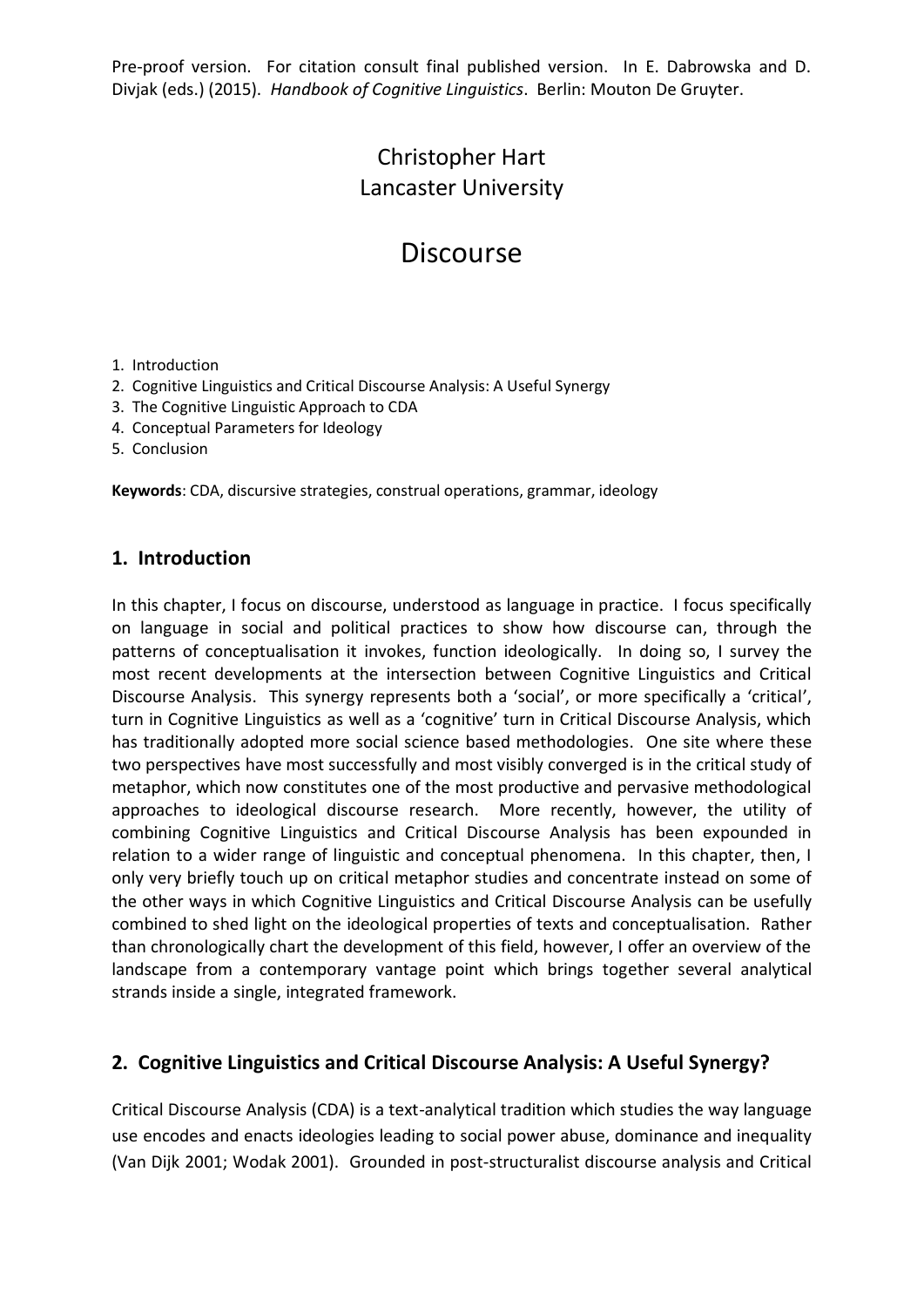Theory, it comes with its own conceptualisation of the relationship between language and society in which language use, discourse, is seen as "socially constitutive as well as socially conditioned" (Fairclough and Wodak 1997: 258). That is, discourse exists in a dialectic with social situations and relations, both reflecting and reinforcing social structures. From a socio-cognitive rather than purely post-structuralist perspective, Van Dijk has argued that any cogent account of the relationship between discourse and social structure requires an explanation which first and foremost connects structures in text and talk with structures in the mind (e.g. 1998). The ideologies which support social action, he argues, consist in the socially shared "system of mental representations and processes of group members" (1995: 18). To study the social action effects of language use, then, entails looking at the cognitive or conceptual effects of text and talk in social, economic and political contexts.

Cognitive Linguistics, of course, comes with its own explicitly theorised account of the relationship between language and conceptualisation (Langacker 1987, 1991; Talmy 2000). The incorporation of Cognitive Linguistics in CDA is therefore well motivated: Cognitive Linguistics offers CDA the 'missing link' (cf. Chilton 2005) it needs to explain the relationship between discursive and social practices. $<sup>1</sup>$  At the same time, CDA offers Cognitive Linguistics</sup> the opportunity to extend its analyses beyond linguistic and conceptual structure to include the constraints that these place on societal structure. This triangular relation is something which has always been alluded to in Cognitive Linguistics, as when, for example, Lakoff and Johnson (1980: 156) stated that "metaphors create realities for us, especially social realities. A metaphor may thus be a guide for future action, such actions will, of course, fit the metaphor". The body of work converging on a cognitive approach to language and ideology can therefore be seen to come from both cognitive linguists applying their theories in critical contexts and critical discourse analysts turning to Cognitive Linguistics for new methodologies.<sup>2</sup> Such work in the space between the two disciplines can, according to Dirven et al. (2003: 2), be seen as an invitation to CDA scholars not yet familiar with the tenets and analytic tools that Cognitive Linguistics has to offer to find out more about them as well as an invitation to cognitive linguists to look beyond the traditional areas of language structure to study the social belief and value systems (ideologies) that linguistic structures serve to maintain and perpetuate. $3$ 

 $1$  The mutual benefits that collaboration between CL and CDA brings and the extent to which they are compatible has been addressed in several works (including Dirven et al. 2007; Hart 2010, 2011b; Hart and Lukeš 2007; Koller 2014; Nuñez-Perucha 2011; Stockwell 1999).

 $2$  It is unfortunate that a significant body of the American cognitive linguistic work on ideology (e.g. Lakoff 1996) does not pay heed to the more European and Australian work in CDA or European 'critical' social theorists like Bakhtin, Bourdieu, Foucault and Habermas who present detailed treatments of the instrumentality of language within the social structure.

<sup>&</sup>lt;sup>3</sup> The synergy between CL and CDA, then, which focuses more on functional variation in text and talk, is entirely in line with, and may be regarded as being part of, the movement toward a broader Cognitive Sociolinguistics (Dirven 2005; Kristiansen and Dirven 2008).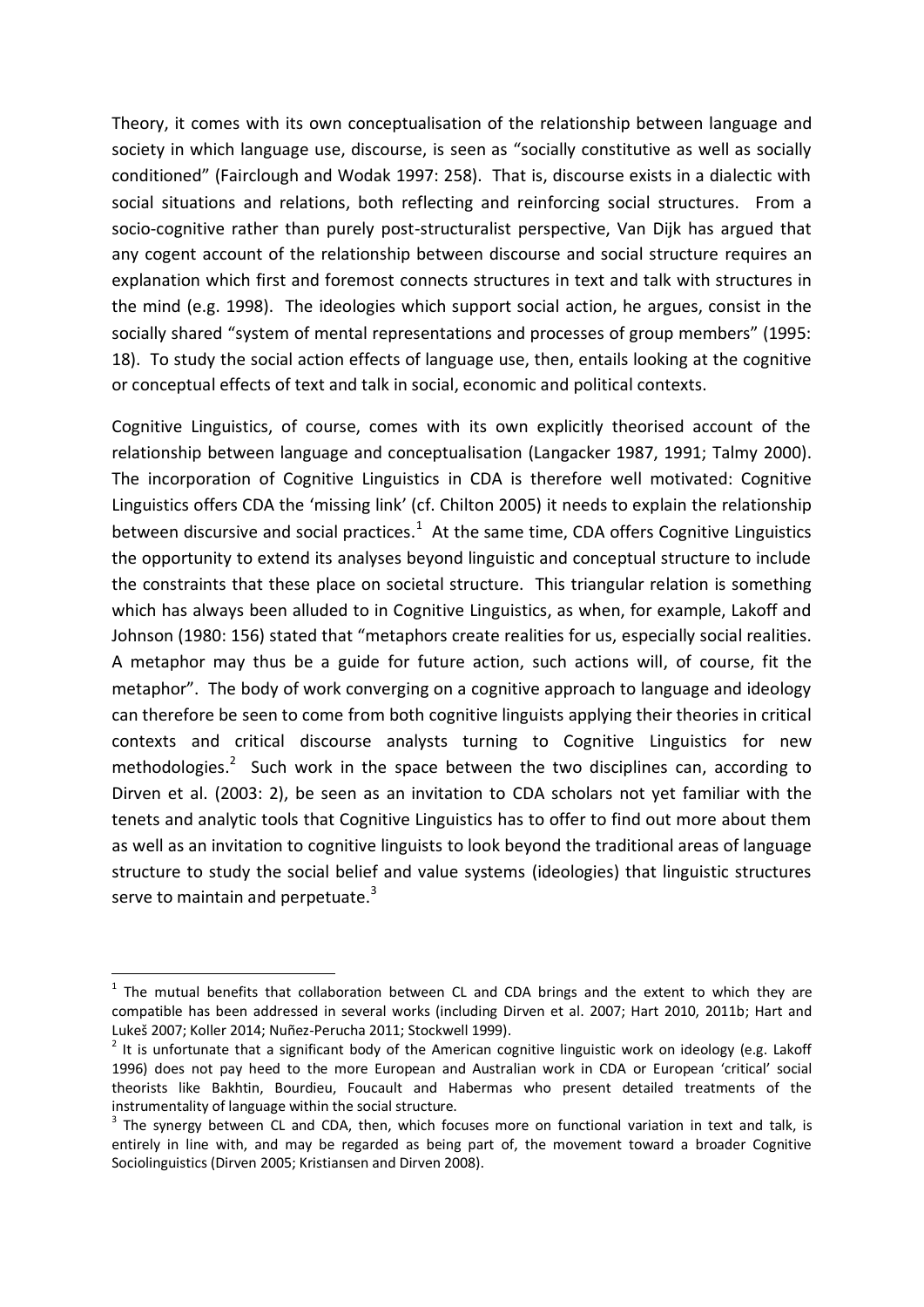The principle aim of CDA is to bring to the surface for inspection the otherwise clandestine ideological properties of text and talk and in so doing to correct a widespread underestimation of the influence of language in shaping thought and action (Fairclough 1989; Fowler 1991: 89). The claim in CDA is that representation in discourse is "always representation from some ideological point of view" (Fowler 1991: 85). Such perspectivised representations, however, may have become normalised within a given Discourse<sup>4</sup> so that they are no longer recognised as ideological but are rather taken for granted as commonsensical. Thus, language is seen, in line with Systemic Functional Linguistics, not only as "a resource for reflecting on the world" (Halliday and Matthiessen 1999: 7) but as a refracting force which "lends structure to ... experience and helps determine ... way[s] of looking at things" (Halliday 1973: 106).

This relativist position, of course, is also assumed in Cognitive Semantics which, in opposition to structuralist and generativist semantics, has shown that the cognitive models, in the form of categories, frames and conceptual metaphors, which underpin lexical relations, coherence and metaphor in language, are subjective and culturally specific (Lakoff 1987). Like CDA, then, Cognitive Linguistics has revealed that the knowledge structures we take for granted as corresponding with reality in fact mediate and organise reality for us in ways which accord with our language habits. This is most clear in the case of metaphor. One of the fundamental findings of Cognitive Linguistics has been the extent to which complex and abstract knowledge domains are structured, metaphorically, by more basic, familiar domains of experience (Lakoff and Johnson 1980; Gibbs, this volume). Ontological correspondences in the source domain get mapped on to elements in the target domain to provide it with internal structure. This input, in turn, provides the basis for reason and inference within the target domain. These *conceptual* metaphors are evidenced by the systematic way that they are reflected in metaphorical *expressions*. Toward the more conventional end of the cline from novel to conventional metaphor, however, language users are not aware that they are producing or processing metaphor.<sup>5</sup> Crucially, therefore, the 'logic' in the target domain is not consciously experienced as derived and therefore mediated but is taken for granted as absolutely, objectively reflecting reality. There are obvious parallels here between conceptual metaphors and other forms of representation normalised inside a Discourse (see Hart 2010). More recently, experimental research on cross-linguistic differences has confirmed the effects of language on cognition in both basic and metaphorised domains of experience (Levinson 2003; Boroditsky 2001; see also Wolff and Holmes, this volume). The relativist argument is pursued in CDA, however, along the

<sup>&</sup>lt;sup>4</sup> Discourse in this more abstract sense is understood as a "regulated practice that accounts for a number of statements" (Foucault 1972: 80), including their lexical, grammatical, phonological, pragmatic and multimodal forms, within a given domain/genre. Discourses in this Foucauldian sense conceal ideology by "making what is social seem natural" (Kress 1989: 10). Following Gee (1990) we may use '(d)iscourse' to refer to language in use and '(D)iscourse' to refer to social practices that license and are licensed by language in use.

<sup>&</sup>lt;sup>5</sup> As Shimko (2004: 657) states, "certain metaphors are so taken for granted that they usually slip into our thoughts and actions undetected and unrecognised".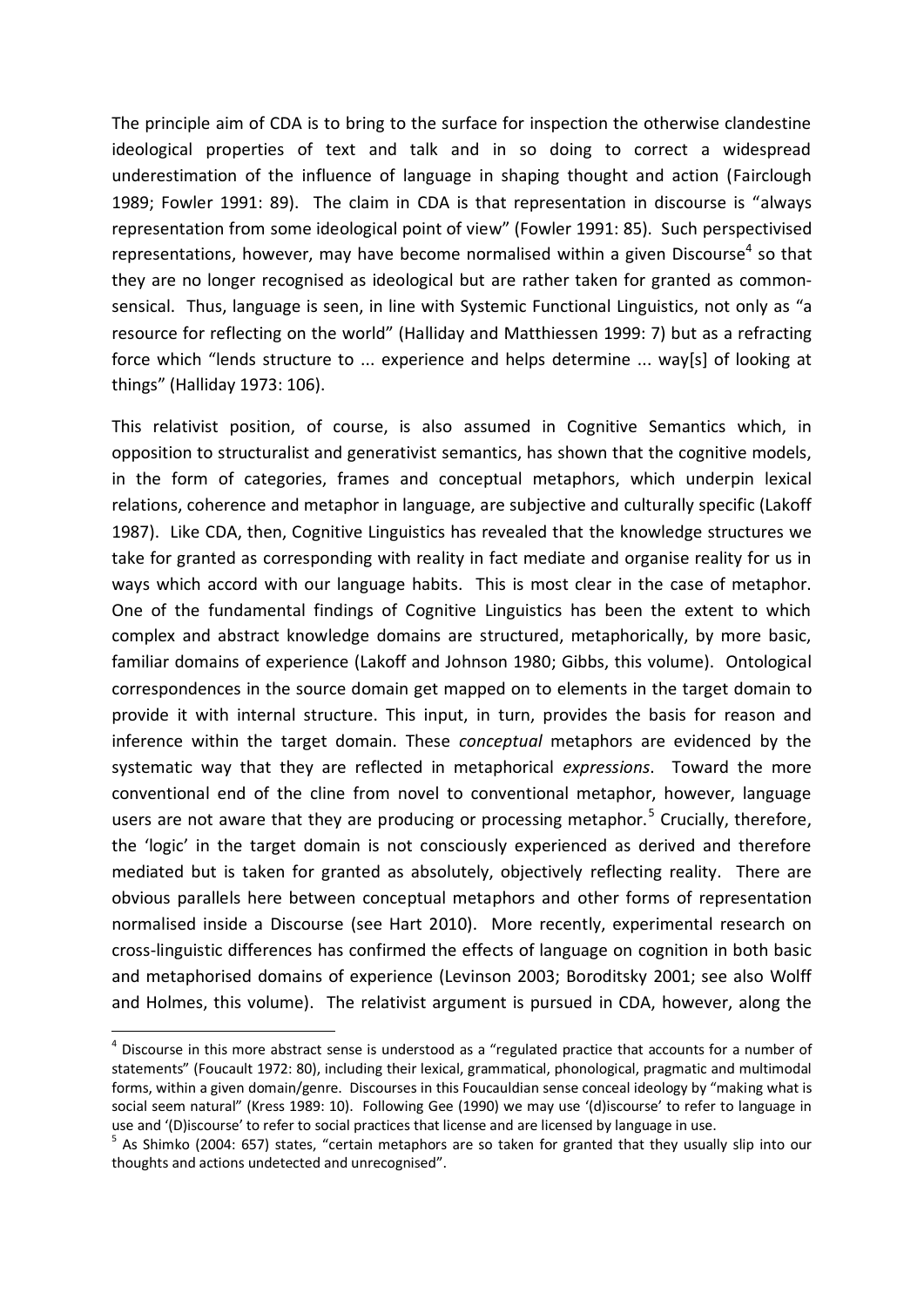following lines: "differences of linguistic structure in the same variety of English (such as in different news reports) can cause readers to see the world being described in different ways" (O'Halloran 2003: 15). Metaphor is of particular significance here as alternative source domains are available to construe the same target domain in alternative terms, leading to different emotional reactions and 'logical' conclusions. In so far as "ideology is made possible by the choices a language allows for representing the same material situation in different ways" (Haynes 1989: 119), then, metaphor in discourse is inherently ideological.<sup>6</sup> Consider a brief example:

- (1) [A] largely peaceful demonstration **spilled over** into bloody violence in the centre of London … Clashes later **erupted** at Mansion House Street and Queen Victoria Street near the Bank. (*Telegraph*, 1 April 2009)
- (2) The G20 protests in central London turned violent today ahead of tomorrow's summit, with a **band of demonstrators** close to the Bank of England **storming** a Royal Bank of Scotland branch, and baton-wielding police **charging** a sit-down protest by students. (*Guardian*, 1 April 2009)

The contrast between (1) and (2) lies in the competing source domains recruited to conceptualise the same violent situation. In (1), the source domain is that of a VOLCANO. The image invoked is of a potentially dangerous liquid previously contained 'boiling up' and escaping from the container. Such a conceptualisation suggests the need to control the liquid which in the target domain equates to the controversial crowd control technique known, presumably by no coincidence, as 'kettling'. The construal invoked by (1) thus seems to disempower the protesters, reducing their actions to natural phenomena and thus removing their agency, whilst at the same time sanctioning police practices. The source domain in (2), by contrast, is that of WAR. According to Semino (2008: 100), war metaphors in political discourse "tend to dramatize the opposition between different participants … who are constructed as enemies". Crucially, however, the use of such militarising metaphors in relation to both sides serves to empower protesters presenting their actions as 'fighting' for some cause. The use of 'storm' in particular seems to have positive connotations of purpose and precision.

Of equal importance, however, is the relation conceived in Cognitive Linguistics between grammar and conceptualisation where, as Langacker puts it, "it is precisely because of their conceptual import  $-$  the contrasting images they impose  $-$  that alternative grammatical devices are commonly available to code the same situation" (1991: 295). Grammar, on this

 $<sup>6</sup>$  Ideology in discourse is defined most broadly here as "a systematically organised presentation of reality"</sup> (Hodge and Kress 1993: 15). In the Socio-Cognitive Approach to CDA, Van Dijk (e.g. 1998) has attempted to articulate at a finer level of detail the properties of ideologies. Most basically, for Van Dijk, ideologies involve an Us/Them polarisation and, typically, positive beliefs about and attitudes toward Us and negative beliefs about and attitudes toward Them. For a further, more detailed, discussion of the contents, structure and format of ideologies from a Cognitive Linguistics perspective see Koller (2014).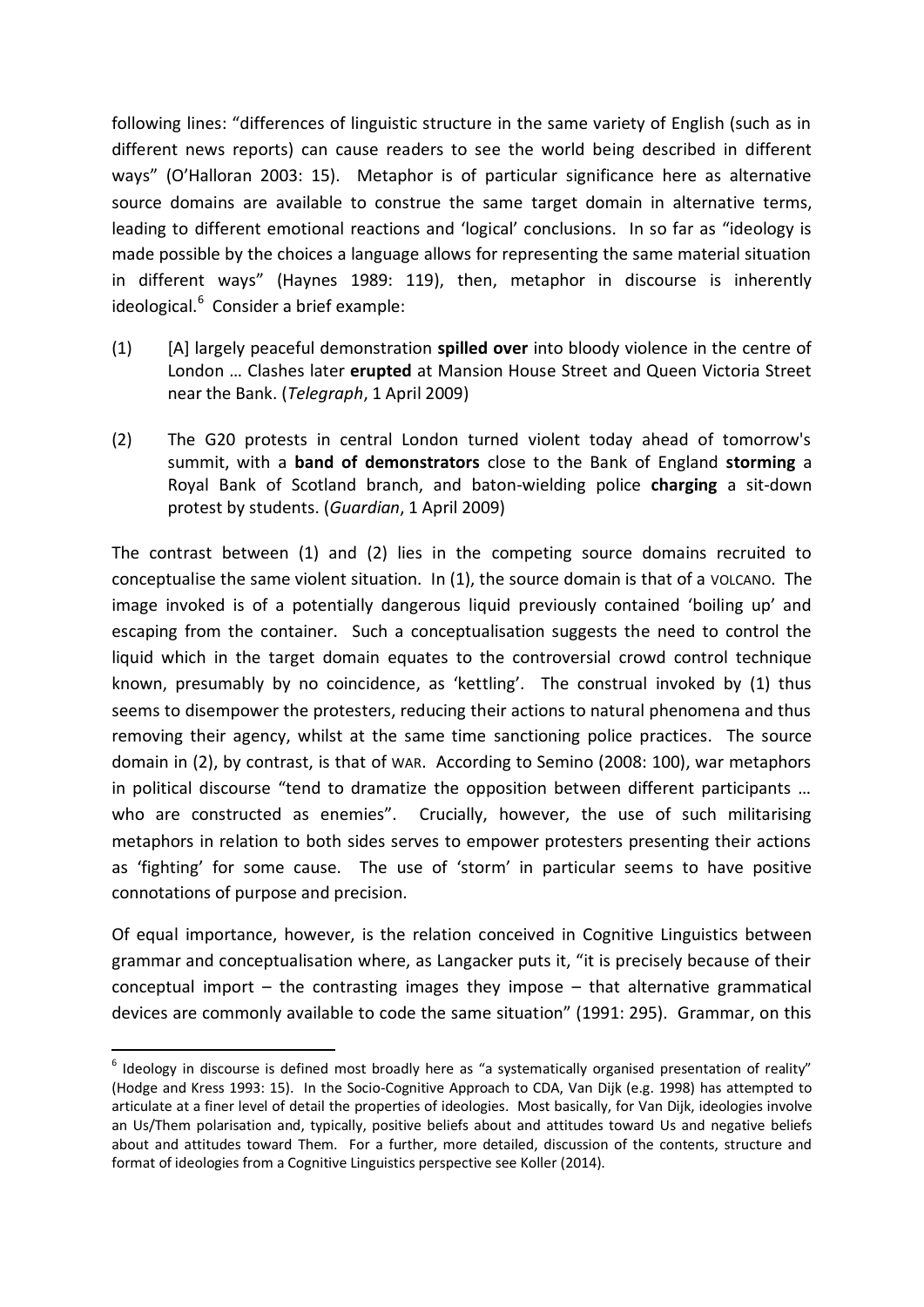account, is inherently meaningful. Grammatical constructions impose a particular construal on the scene described. They guide attention along particular parameters where, analogous with visual processing, "what we actually see depends on how closely we examine it, what we choose to look at, which elements we pay most attention to, and where we view it from" (Langacker 2008: 55). Alongside what it has been able to reveal about semantic metaphor in discourse, then, another important contribution of Cognitive Linguistics in CDA has been to theorise in cognitively plausible terms the conceptual weight of grammatical metaphor (in the form of agentless passivisation and nominalisation), which, in specific discursive contexts, is also said to be ideologically load-bearing (Hart 2011b).

If linguistic (semantic or grammatical) structures have the facility, in specific contexts, to reproduce ideology, then language is not only an important instrument of power but, from a critical analytical perspective, it's operationalization in discourse is an important window on the ideologies of powerful speakers and the discourse communities over whom they have influence. It is in this sense that Cognitive Linguistics "offers analytic tools for the critical assessment of ideologies" (Dirven et al. 2007: 1236). It is a central tenet of Cognitive Linguistics that language reflects conceptual structures and processes, which are in turn grounded in more general cognitive abilities (Croft and Cruse 2004). And since "any ideology is a conceptual system of a particular kind" (Lakoff 1996: 37), it follows that language use affords access to ideologies. Linguistic analysis, and Cognitive Linguistic analysis in particular, is therefore an important tool in ideological research. Cognitive Linguistics addresses "the structuring within language of such basic conceptual categories as those of space and time, scenes and events, entities and processes, motion and location, and force and causation" (Talmy 2000: 3) – precisely the kind of transitivity phenomena that critical discourse analysts have been interested in. Cognitive Linguistics, then, is especially useful for CDA in so far as it can "lay bare the structuring of concepts and conceptions" (Dirven et al. 2003: 4) which constitute ideologies.<sup>7</sup> Cognitive Linguistics, in other words, can serve as an analytical lens through which the latent ideologies expressed in, and enacted through, discourse can be brought to critical consciousness.

In the following sections, we review some of the ways in which Cognitive Linguistics and CDA can be usefully combined in ideological discourse research.

 $<sup>7</sup>$  On this account, ideology is seen as "a system of beliefs and values based on a set of cognitive models"</sup> (Dirven et al. 2003: 1) and may thus be analysed in terms of categories, frames, conceptual metaphors and image schemas as well as the 'online' conceptualisations which may become idealised in more stable 'offline' conceptual structures (Hart 2010).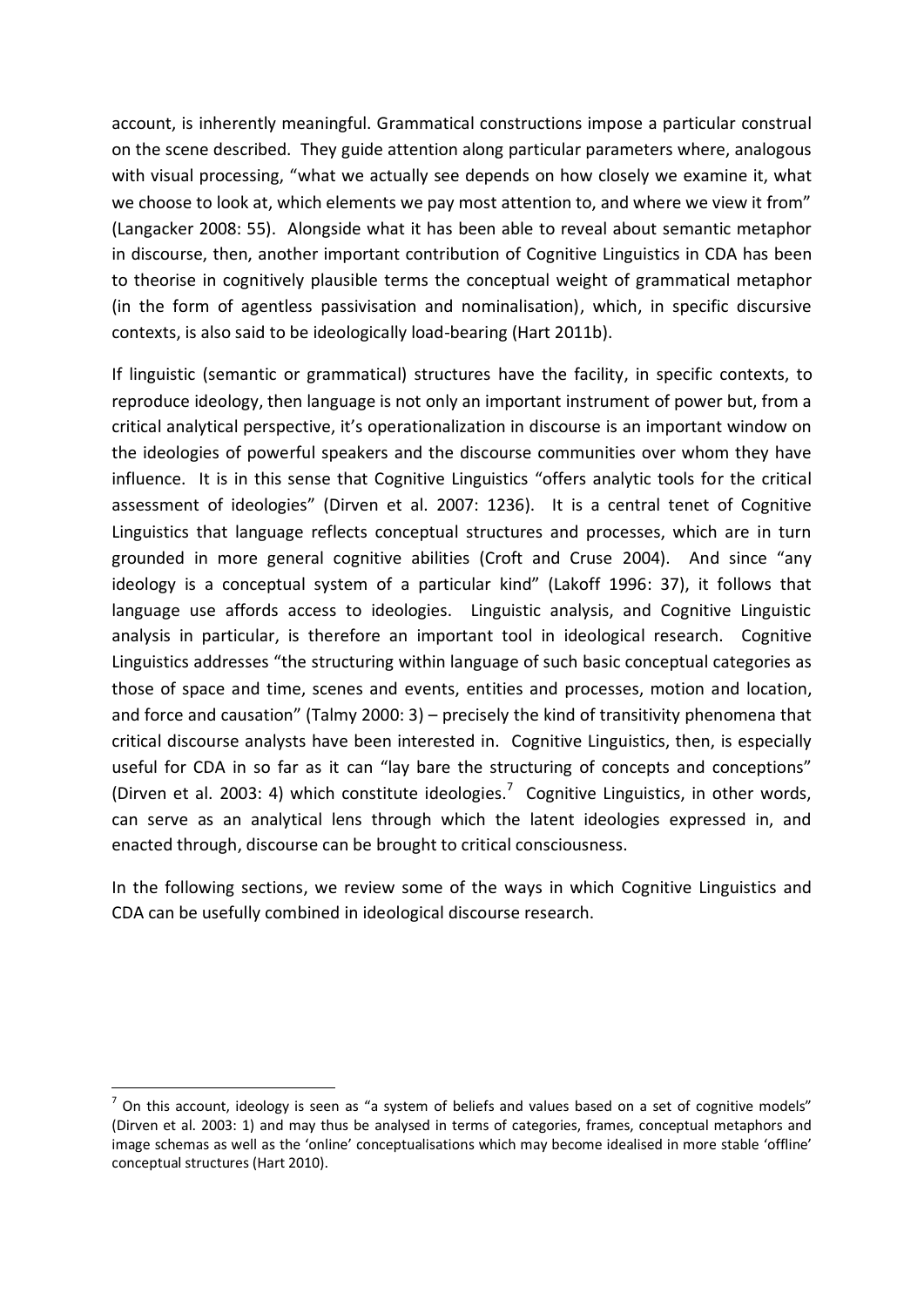#### **3. The Cognitive Linguistic Approach to CDA**

Unsurprisingly given its centrality in the development of Cognitive Linguistics, the earliest and most influential combination of Cognitive Linguistics and CDA is in the guise of Critical Metaphor Analysis utilising Lakoff and Johnson's (1980) Conceptual Metaphor Theory (Chilton 1996; Santa Ana 2002; Wolf and Polzenhagen 2003; Musolff 2003, 2004; Charteris-Black 2004, 2006; Koller 2004, 2005; Maalej 2007; Goatly 2007). As readers of this handbook will know, however, there is much more to the Cognitive Linguistics bow than metaphor theory. Cognitive Linguistics offers a number of theories which have in common a specific set of assumptions including that linguistic (semantic and grammatical) structures are based on the same general cognitive abilities as other domains of cognition, that linguistic knowledge is conceptual in nature, that meaning is grounded in experience, and that words and constructions both construe experience. These theories address a range of linguistic/conceptual phenomena, including categorisation, schematisation, metaphor, salience, selection and perspectivisation (see relevant chapters in this volume), all of which can be seen, in certain discursive contexts, to function ideologically.<sup>8</sup> The broader synergy between Cognitive Linguistics and CDA aims to account for the reproduction of ideology in discourse in terms of these conceptual operations. This synergy thus offers an explanatory framework in which the ideological dimensions of language are related to general conceptual principles (Dirven et al. 2007: 1236). Indeed, it is a particular strength of the Cognitive Linguistic Approach to CDA that a wide array of ideological phenomena in discourse, which may appear to be diverse, can be accounted for against a common theoretical backdrop (ibid.). Whilst metaphor studies have dominated Cognitive Linguistic investigations of ideology in CDA, then, other theories in Cognitive Linguistics have been applied, including prototype theory (O'Halloran 2003), force-dynamics (Hart 2011a) and various aspects of Cognitive Grammar (Marín Arrese 2011a; Hart 2013). Cognitively motivated theories of linguistic description and conceptual modelling have also been developed to account for ideology in longer stretches of discourse, most notably Chilton's (2004) Discourse Space Theory.

Based on Croft and Cruse's (2004) classification of construal operations, Hart (2011b, 2013a/b) offers a taxonomy which attempts to locate these analytical strands inside a single coherent framework.<sup>9</sup> Here, construal operations are classified as instantiations of four general cognitive systems: Gestalt, Comparison, Attention, and Perspective.<sup>10</sup> Similarly, the ideological functions of these construal operations can be analysed in terms of their realisation of four 'discursive strategies': Structural configuration, framing, identification,

 8 It should be noted that various labels and classifications have been applied to these 'construal operations' (cf. Croft and Cruse 2004; Verhagen 2010)

<sup>&</sup>lt;sup>9</sup> This is not to say that all authors in this field would necessarily situate their work with respect to this taxonomy or the broader Cognitive Linguistic Approach envisaged here.

 $10$  See Langacker (this volume) for an alternative classification.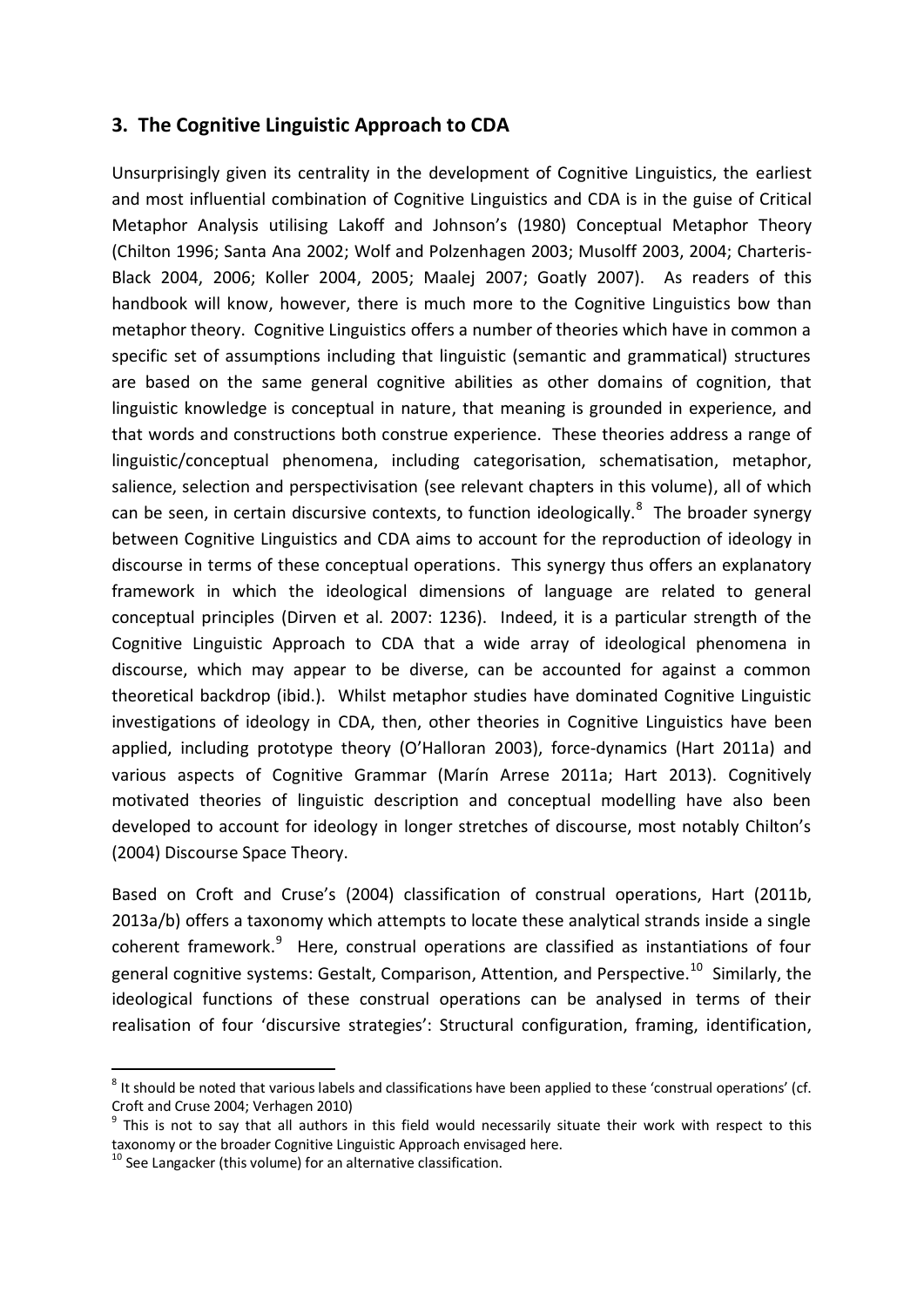and positioning (see Figure 1).<sup>11</sup> Discursive strategies are understood here, following Reisigl and Wodak (2001), as more or less intentional/institutionalised plans of practices whose realisation achieves particular cognitive, emotive and/or social action effects. Realisation, in its cognitive dimension, is understood as constituting hearers' conceptions of the situations/events described. Construal operations invoked in the hearer are the site of this realisation and thus ideological reproduction.<sup>12</sup>

| System                      |            | Gestalt        | Comparison     | <b>Attention</b>  | Perspective   |
|-----------------------------|------------|----------------|----------------|-------------------|---------------|
| Strategy                    |            |                |                |                   |               |
| Structural<br>Configuration |            | Schematization |                |                   |               |
|                             |            |                |                |                   |               |
|                             |            |                | Categorization |                   |               |
| <b>Framing</b>              | operations |                | Metaphor       |                   |               |
|                             |            |                |                | Profiling         |               |
| Identification              | Construal  |                |                | Scanning          |               |
|                             |            |                |                | Scalar adjustment |               |
|                             |            |                |                |                   | Point of view |
| <b>Positioning</b>          |            |                |                |                   | Deixis        |

Figure 1. Construal operations and discursive strategies

In Figure 1, structural configuration strategies are realised through schematisation and involve the imposition of a particular image-schematic representation which constitutes our most basic understanding of the object- or event-structure. Schematisation is based in the Gestalt system which enables conceptualisers to analyse complex scenes as holistic structures. Framing strategies concern the attribution of particular qualities to entities,

<sup>&</sup>lt;sup>11</sup> For alternative taxonomies of discursive strategies see Reisigl and Wodak (2001); Chilton and Schäffner (1997); Chilton (2004).

 $\frac{12}{12}$  I stop short of suggesting that discursive strategies force particular conceptualisations and inferences on the grounds that speakers are never in total control of hearer's cognitive processes. However, they can construct contexts and guide interpretation in such a way that certain conceptualisations and inferences are at least likely to be entertained. The extent to which audiences are manipulated by language is a fundamental issue to CDA which has recently been revisited in light of developments in Cognitive Science (see Chilton 2005, 2011; Hart 2010, 2011c, 2013c; O'Halloran 2011; Oswald 2011; Maillat and Oswald 2011; Marín Arrese 2011b; de Saussure 2011).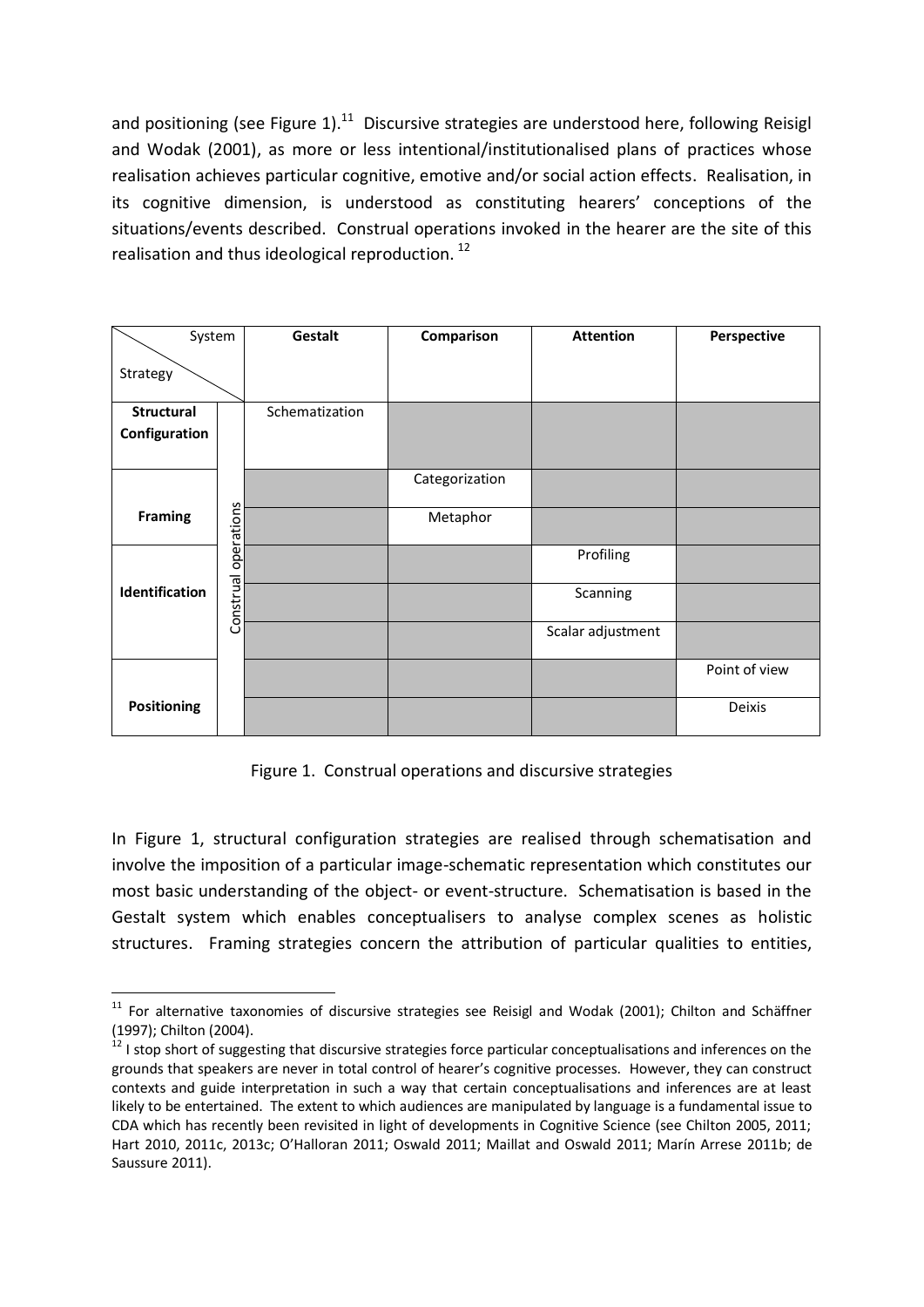actors, actions, relations and processes as alternative categories and metaphors are apprehended in their conceptualisation. $^{13}$  Identification strategies concern the salience with which social actors are represented in the conceptualisation and are realised through a number of construal operations including profling, scanning and scalar adjustment. These construal operations are grounded in the system of attention. Positioning strategies can be spatial, temporal or modal. They relate to where, in space or time, we view a scene from and where we locate elements in the discourse relative to that 'anchorage point'. Modal positioning relates to where we locate propositions in the discourse relative to our own conceptions of reality (epistemic) and morality (deontic).<sup>14</sup> Positioning strategies are grounded in our ability to conceive of a scene from different perspectives. They are realised in point of view and deixis.

The ideological functions of these construal operations have been analysed across a range of specific contexts including, *inter alia,* immigration (El Refaie 2001; Santa Ana 2002; Charteris-Black 2006; Hart 2010), urban planning (Todolí), business (Koller 2004), European politics (Musolff 2004; Sing 2011; Nasti 2012); war (Chilton 1996, 2004; Maalej 2007; Marín Arrese 2011a), and political protests (Hart 2013a/b). In what follows, I try to demonstrate how Cognitive Linguistic analyses of some of these conceptual parameters allow a handle on the ideological properties of text and talk. Sections are organised around the discursive strategies given in Figure 1. I leave out framing strategies realised in categorisation and metaphor due to limits on space and the availability of a now significant body of research in this area (see references herein). I illustrate these strategies and construal operations with data from across various social and political Discourses and genres.

## **4. Conceptual Parameters for Ideology**

#### **4.1 Structural Configuration (Gestalt)**

-

Structural configuration is a strategy by means of which speakers impose on the scene a particular image-schematic representation which constitutes our most basic understanding of the topological and relational structure of the complex under conception. Grounded in the Gestalt system, it relies on our ability to analyse multifaceted entities and events in terms of particular, holistic structures – image schemas. Image schemas are abstract Gestalt structures many of which emerge pre-linguistically from repeated patterns in embodied experience (Johnson 1987; Mandler 2004). They later come to form the meaningful basis of

<sup>&</sup>lt;sup>13</sup> It should be noted that whilst structural configuration and framing strategies can be separated for purposes of analysis they are rarely, if ever, separable in the practice of discourse. For example, categorization and metaphor may involve the imposition of particular schemas.

<sup>&</sup>lt;sup>14</sup> I would also be inclined to consider evaluations in the system of Appraisal as described by Martin and White (2005) as construal operations realising positioning strategies.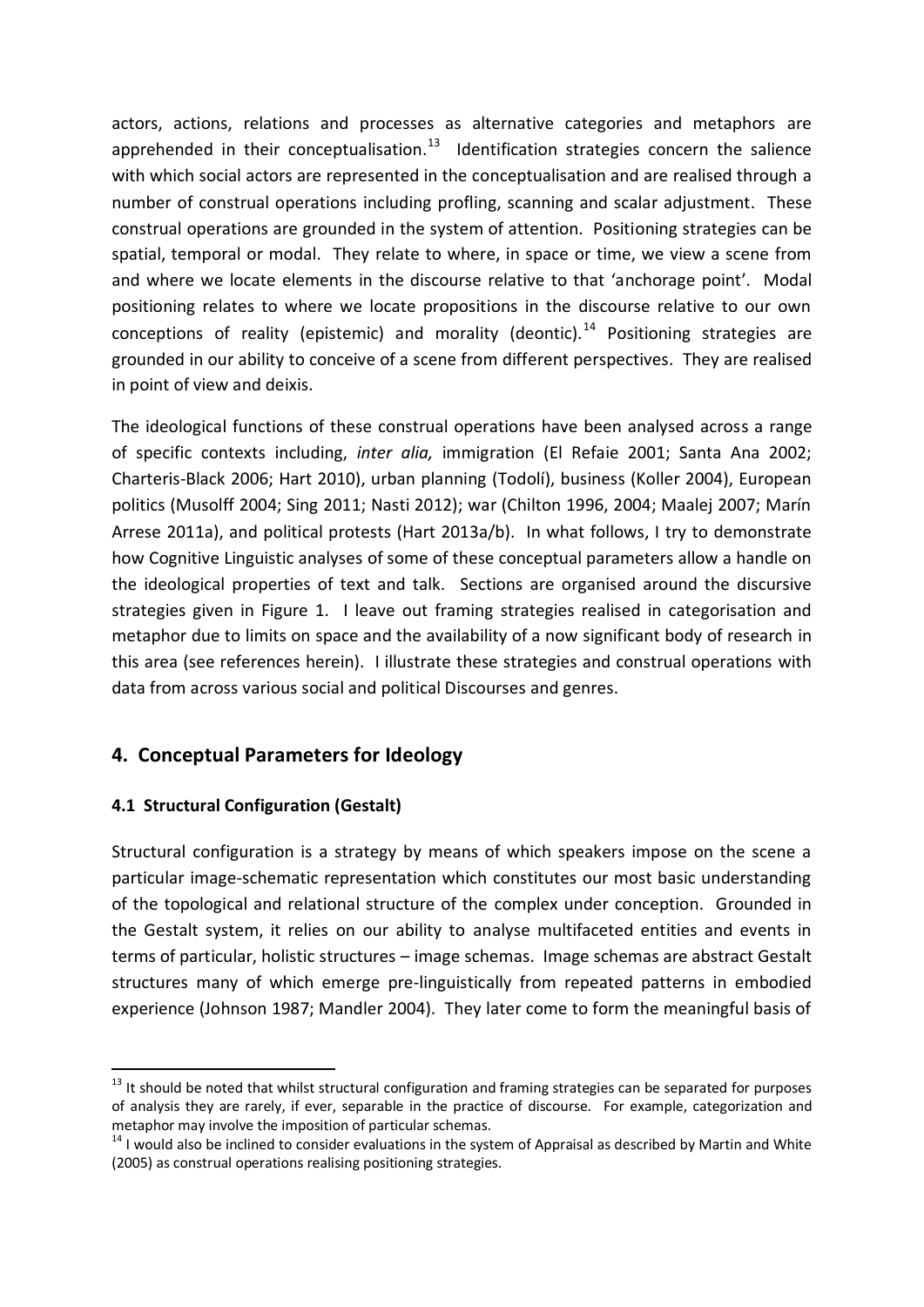many lexical concepts as well as grammatical constructions and are thus invoked in discourse to construe experience in particular ways.

Various image schemas have been identified in Cognitive Linguistics. These can be catalogued in various ways (see, for example, Evans and Green 2006: 190). However, let us here mention four broad domains of image schemata: SPACE, MOTION, FORCE, and ACTION. SPACE schemas include a CONTAINER schema, a VERTICALITY schema, a NEAR-FAR schema, and a CONTACT schema. MOTION schemas include a SOURCE-PATH-GOAL schema and a MOMENTUM schema. FORCE schemas incorporate the various force-dynamic schemas which, as described by Talmy (2000), constitute concepts of CAUSATION and LETTING. Finally, ACTION schemas would include the canonical ACTION-CHAIN as described by Langacker (1991, 2002) as well as 'transformations' of that schema. In structural configuration strategies, speakers select from the set of available schemas to construe entities and events as being of a particular type and internal structure. Schematisation is ideological, then, because image schemas "constrain and limit meaning as well as patterns of inference in our reasoning" (ibid. p.42). And, since different schemas have different topological and relational properties, giving rise to different entailments – defined as functional "implications of the internal structure of image schemata" (Johnson 1987: 22) – their particular selection in discourse may achieve different ideological effects.

Hart (2011a) has shown how immigration discourse makes use of force-dynamic schemas to construe the physical, political and legal dimensions of immigration. Consider the contrast between (3) and (4).

- (3) It's estimated that between 1,000 and 1,200 asylum seekers are **coming into the country** every month. (*The Mirror,* 10.05.2002)
- (4) Downing Street acknowledge that illegal immigration was an issue because of growing frustrations over the stream of people **getting into Britain** from France through the Channel tunnel. (*Daily Telegraph*, 21.05.2000)

In (3), the speaker selects a MOTION schema to construe the physical process of migration. This schema consists of a Trajector (TR) (immigrants) moving along a path of motion into a Landmark (LM) (Britain). By contrast, (4), as a function of the lexical semantics for 'getting' in this context, encodes a force-dynamic construal. Here, immigrants are cast in the role of an AGONIST (AGO), defined in Talmy's terminology like a Trajector as an entity whose circumstance or location is at issue. However, there is a second active participant, an ANTAGONIST (ANT), defined as an entity whose relation with the AGONIST determines its circumstance or location. The ANTAGONIST can be construed as engaging with the AGONIST in various force-dynamic relations, including impingement as in (4). Here the ANTAGONIST is left implicit but can be read as physical barriers to immigration. The two alternative schemas invoked by (3) and (4) can be modelled as in Figures 2 and 3 respectively. The arrow in Figure 2 designates 'free' motion. In Figure 3, by contrast, it represents the resultant of a force-interaction between two entities in which the ANTAGONIST attempts to restrict the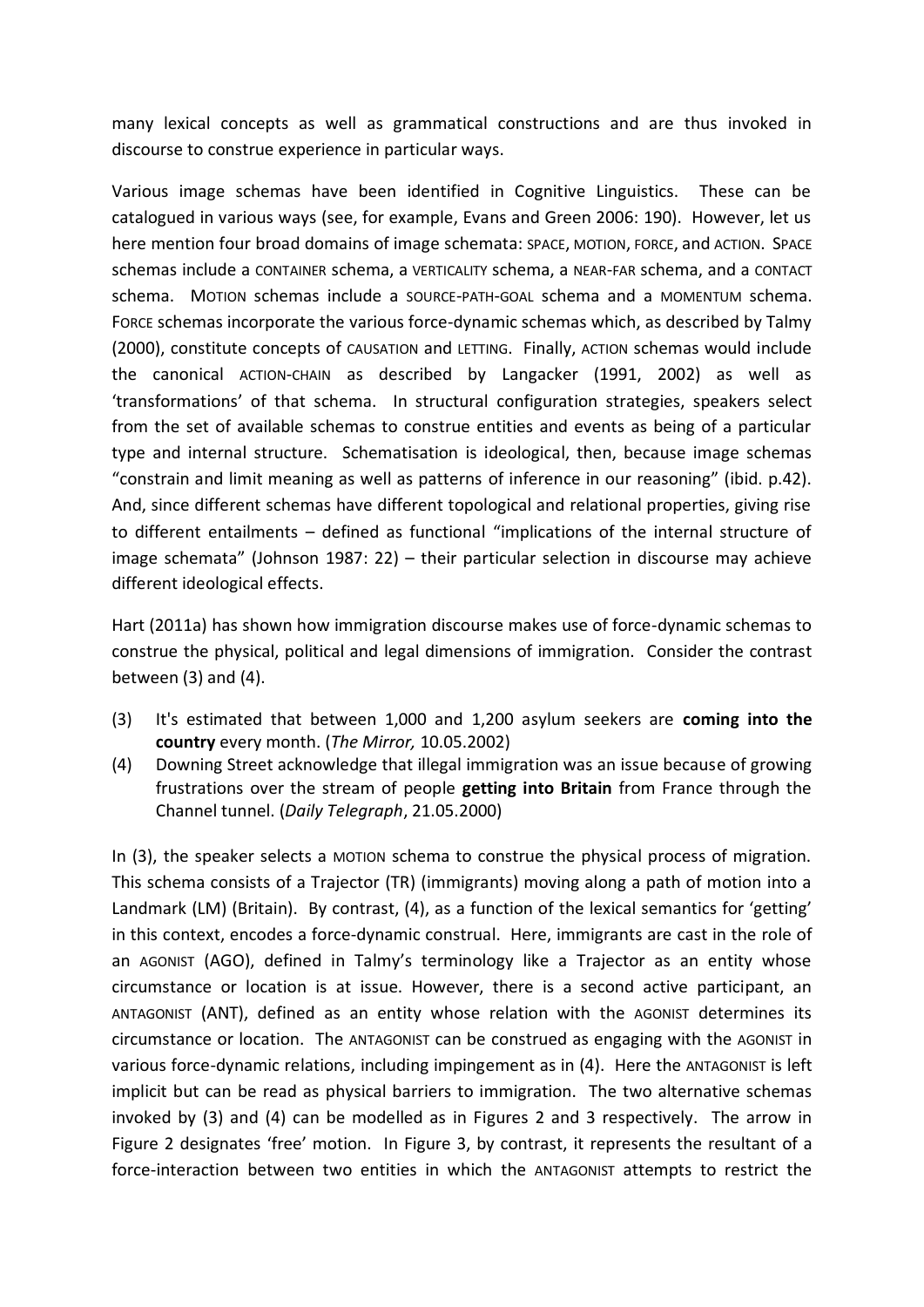movement of the AGONIST but, as the stronger entity (+), the AGONIST is able to overcome or avoid the constraints placed upon it.





Figure 2. MOTION schema<br>
Figure 3. FORCE schema



Schematising the movement of people in force-dynamic terms constructs a binary opposition in which ANT and AGO are pitted against one another and thus contributes to an Us versus Them ideological structure. There is then a further ideological dimension in which particular role participants are cast (Wolf and Polzenhagen 2003: 265). Casting immigrants in the role of AGONIST with an intrinsic tendency toward action as in (4) depicts them as instigators of force interactions. The ANTAGONIST, on the other hand, is seen as simply maintaining the status quo. More rhetorically, a force-dynamic construal seems to presuppose that immigration ought to be prevented and that in overcoming or avoiding the impinging force of the ANTAGONIST immigrants are acting wrongfully.

Hart (2013a/b) has similarly shown the ideological effects of schematisation in media representations of political protests. Here he shows that the 'cognitive discourse grammar' for representing interactions between police and protestors provides recourse to ACTION, FORCE or MOTION schemas. Ideologically, these schemas mitigate the role of participants in the events described to differing degrees. Consider, for example, the contrast between (5) and (6).

- (5) A number of police officers were injured after they **came under attack from** youths, some wearing scarves to hide their faces. (*Times,* 10.11.2010)
- (6) Activists who had masked their faces with scarves **traded punches with** police. (*Guardian*, 10.11.2010)

In (5), at a discourse level, the interaction between participants is construed in terms of a canonical action chain in which there is a transfer of energy from an AGENT (A) 'upstream' in the energy flow to a PATIENT (P) 'downstream' in the energy flow. As with force-dynamic construals, there is an ideological dimension to the roles that participants are assigned. In a case study of online press reports of the UK Student Fees protests in 2010, Hart (2013b found that protestors were significantly more likely to be represented as agents in a canonical action chain and police as patients than the other way around. When police were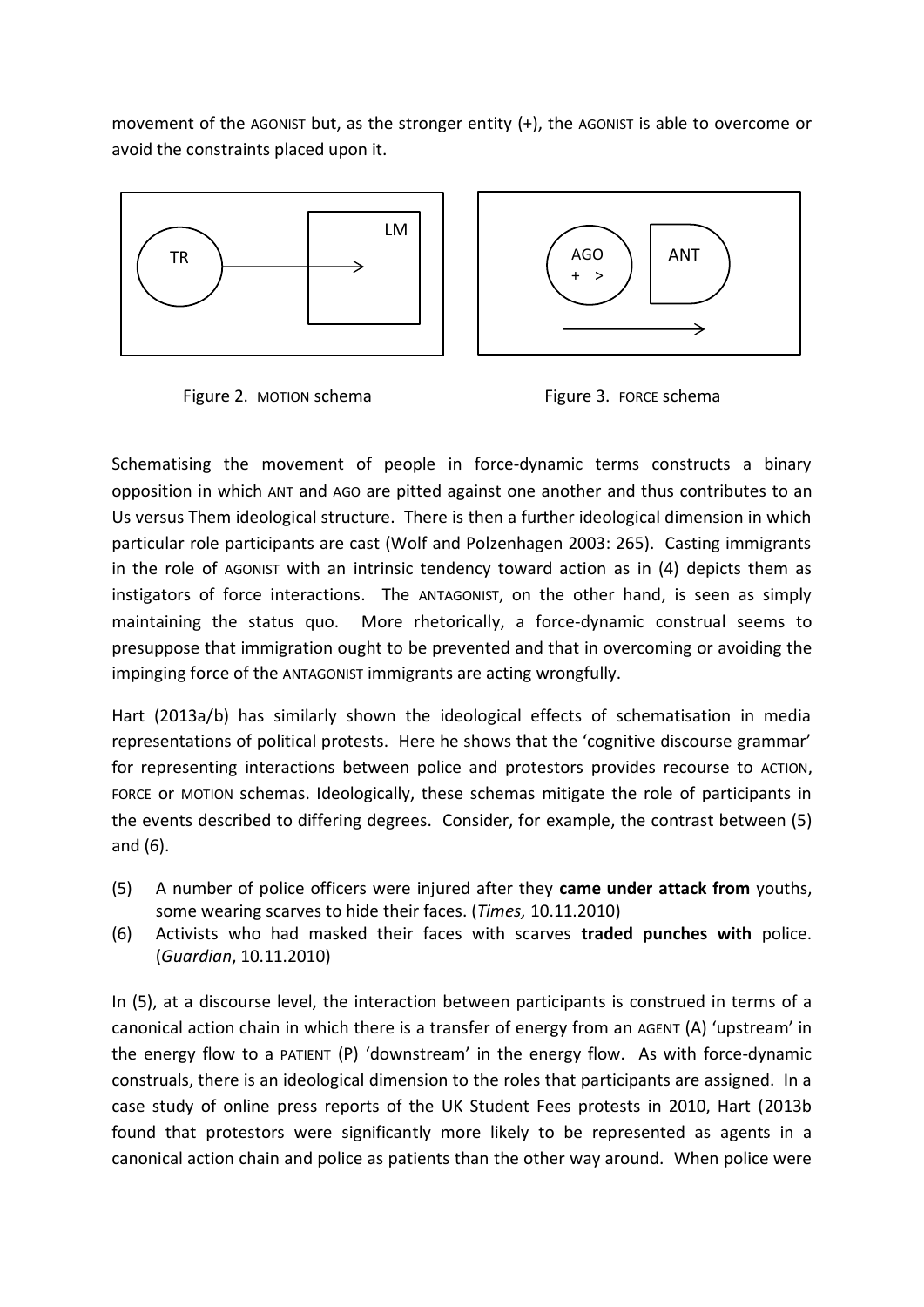construed as agentive in an ACTION event, it was found, this was more likely to be in a RECIPROCAL rather than the canonical ASYMMETRICAL action chain (ibid.). The alternative construals invoked by (5) and (6) can be modelled as in Figures 4 and 5 respectively. The arrow in Figure 4 indicates the transfer of energy from an AGENT (the source of the energy flow) to a PATIENT (the target of the energy flow). In Figure 5, however, the energy flow is bidirectional. Each participant is both a source and a target and so both are assigned agency. Ideologically, construing interactions between police and protestors in terms of a reciprocal action chain serves to mutually apportion responsibility for the violent encounter. Thus, when police are attributed agency in violent interactions their part is mitigated as a consequence of shared accountability.





Figure 4. ASYMMETRICAL ACTION schema<br>
Figure 5. RECIPROCAL ACTION schema

In the same case study, it was further found that police agency was most likely to be construed in terms of FORCE or MOTION schemas, thus further legitimising or mitigating their part in the violence. Consider (7) and (8).

- (7) The 20 officers lining the route at Millbank faced an impossible task of trying to **hold back** thousands of demonstrators (*Daily Mail,* 10.11.2010)
- (8) About 50 riot police **moved in** just after 5pm (*Independent,* 10.11.2010)

In (7), the speaker selects a force-dynamic schema casting police in the role of ANTAGONIST and protestors in the role of AGONIST. Notice, then, that this sets up an oppositional relation in which protestors are seen as being on the wrong side of the law and presented as instigators of force or violence who, if not held back, will 'take over'. The police, by contrast, are presented in the valiant role of defenders of moral order. The schema invoked by (7) can be modelled as in Figures 6.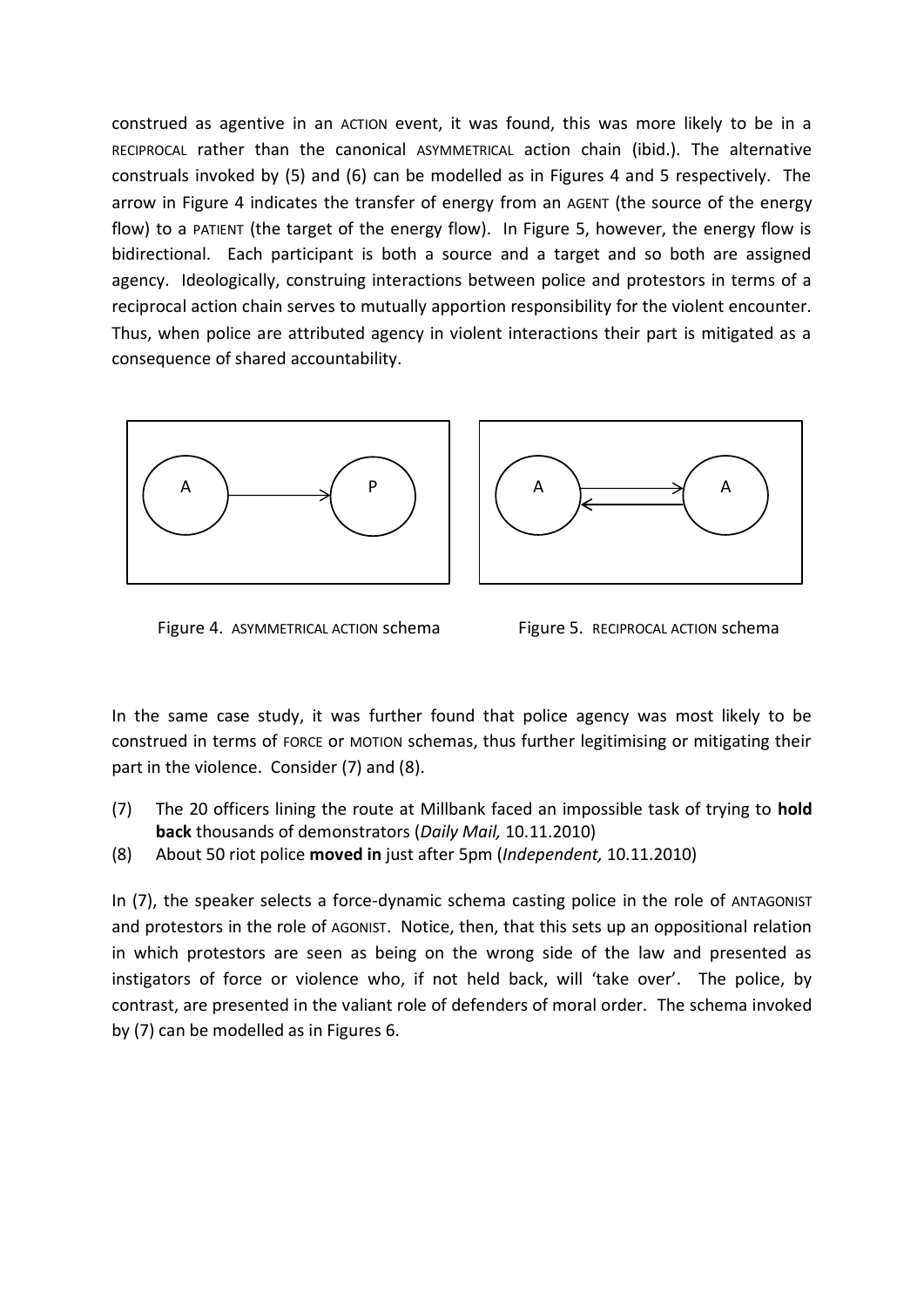

Figure 6. FORCE schema

In this force-dynamic schema, the ANTAGONIST is the stronger entity (+) able to prevent the AGONIST from realising its intrinsic force tendency (>) resulting in a state of equilibrium (O). There is no transfer of energy from a source to a target but, rather, what is at stake is the balance of strength between the two participants. Compare this to (9) in which the police are agentive in a RETALIATORY ACTION schema:

(9) Rocks, wooden banners, eggs, rotten fruit and shards of glass were thrown at police officers trying to **beat back** the crowd with metal batons and riot shields. (*Telegraph,*  10.11.2010)

The schema invoked by (8) is the same as modelled in Figure 2. In this context, however, the construal serves euphemistically to present police action in terms of motion. The arrow denotes a path of motion rather than a transfer of energy with its terminus a location (GOAL) rather than a participant (PATIENT). The asymmetry in construal of agency between police and protestors contributes to a Discourse in which the current social order is legitimated and civil action is seen as deviant and therefore delegitimated.

Structural configuration strategies overlap with identification strategies as image schemata invoked in discourse are subject to various kinds of 'focal adjustment' within the system of attention. We turn to identification strategies in the following section.

## **4.2 Identification (Attention)**

Identification strategies concern the salience of social actors within the conceptual contents invoked by linguistic constructions. There is a significant amount of work in CDA on the ideological potential of particular types of grammatical construction, including agentless passives, which are said to "enable speakers to conjure away responsible, involved or affected actors (whether victims or perpetrators), or to keep them in the semantic background" (Reisigl and Wodak 2001: 58). In Cognitive Grammar, the conceptual reflex of such grammatical devices and the psychological reality of 'the semantic background' are accounted for in terms of profile/base distinctions grounded in the system of attention (Langacker 2002).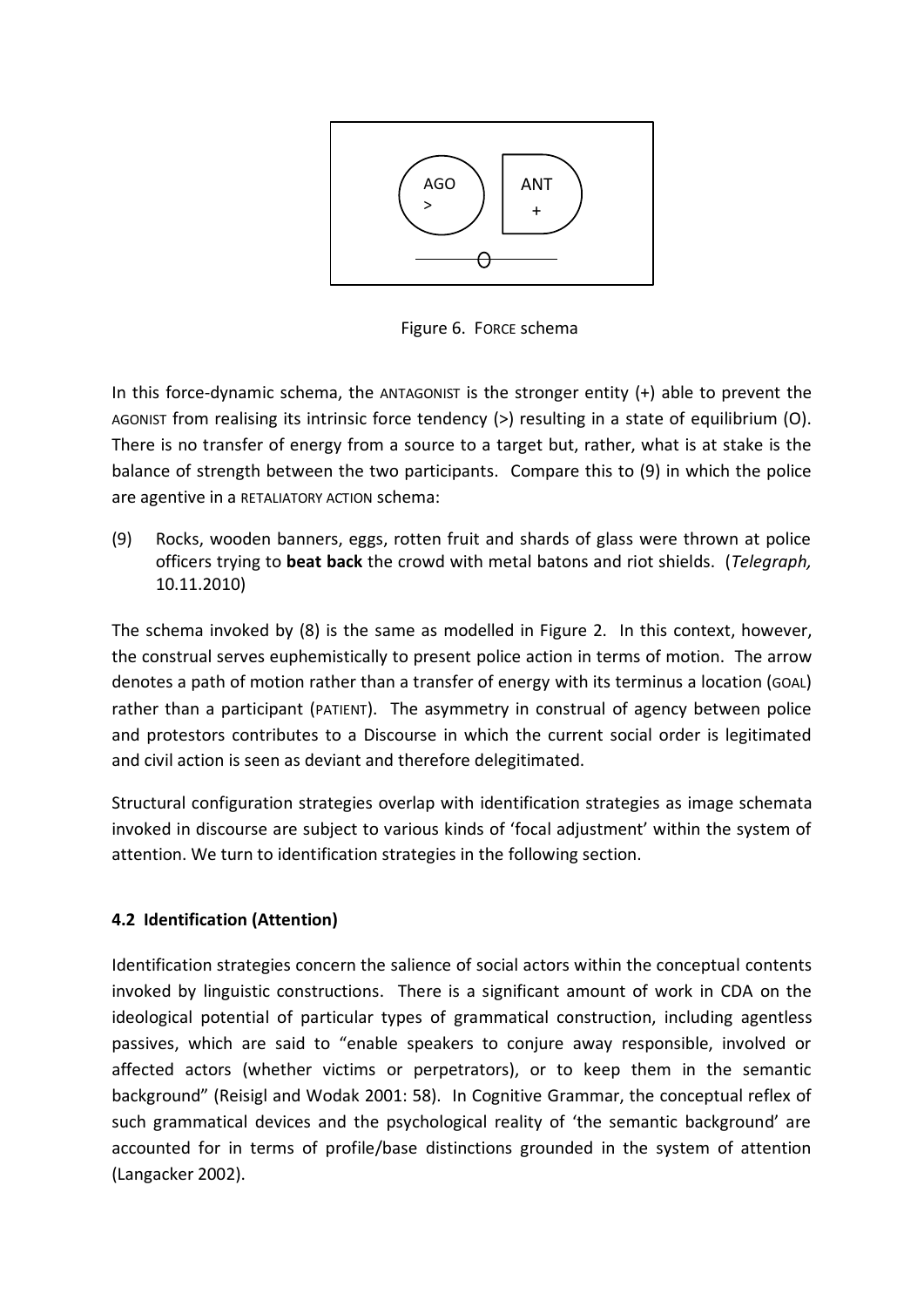It is a fundamental feature of cognition that in perceiving any scene one entity stands out relative to another. Cognitive Linguists (e.g. Talmy 2002; Langacker 2002) recognise this phenomenon in language too. Words and constructions bring to prominence particular facets of a given conceptual structure, such as a frame or schema. In Cognitive Grammar, this construal operation is called 'profiling'. According to this framework, transactive processes invoke an ACTION schema such as modelled in Figure  $7.^{15}$  The straight arrow represents the transfer of energy between participants. The stepped arrow represents the resultant of this interaction on the PATIENT.



Figure 7. ACTION schema (CHANGE OF STATE)

Depending on the grammatical realisation, however, different constructions, by linguistically encoding particular aspects of the whole event-structure, distribute attention across the model in different ways. A full transactive clause, for example, profiles the whole schema, where the profiled portion of the schema is that stretch downstream of the participant encoded as Subject. This is modelled in Figure 8. An agentless passive construction, by contrast, profiles only that portion of the schema downstream of the PATIENT, leaving the AGENT in the 'scope of attention' but cognitively and experientially backgrounded. As Langacker (2008: 384) puts it, "when one participant is left unspecified, the other becomes more salient just through the absence of competition. On the other hand, augmenting the salience of one participant diminishes that of others (in relative terms)". Consider the following example.

(10) Seven **killed** in Afghanistan Koran burning protests [headline] Seven people **were killed** today in clashes between Afghan security forces and protesters demonstrating against **the burning** of Muslim holy books at a NATO military base. (*Independent online,* 22.02.2012)

In (10), the agents of 'killing' are not specified, either in the headline or the body of the article. The agentless passive construction invokes a conceptualisation as modelled in Figure 9. Such a construal, it would be argued in CDA, represents a 'preferred model' (Van

<sup>&</sup>lt;sup>15</sup> For present purposes, I am glossing over a third possible participant in the event-structure in the form of an INSTRUMENT or THEME.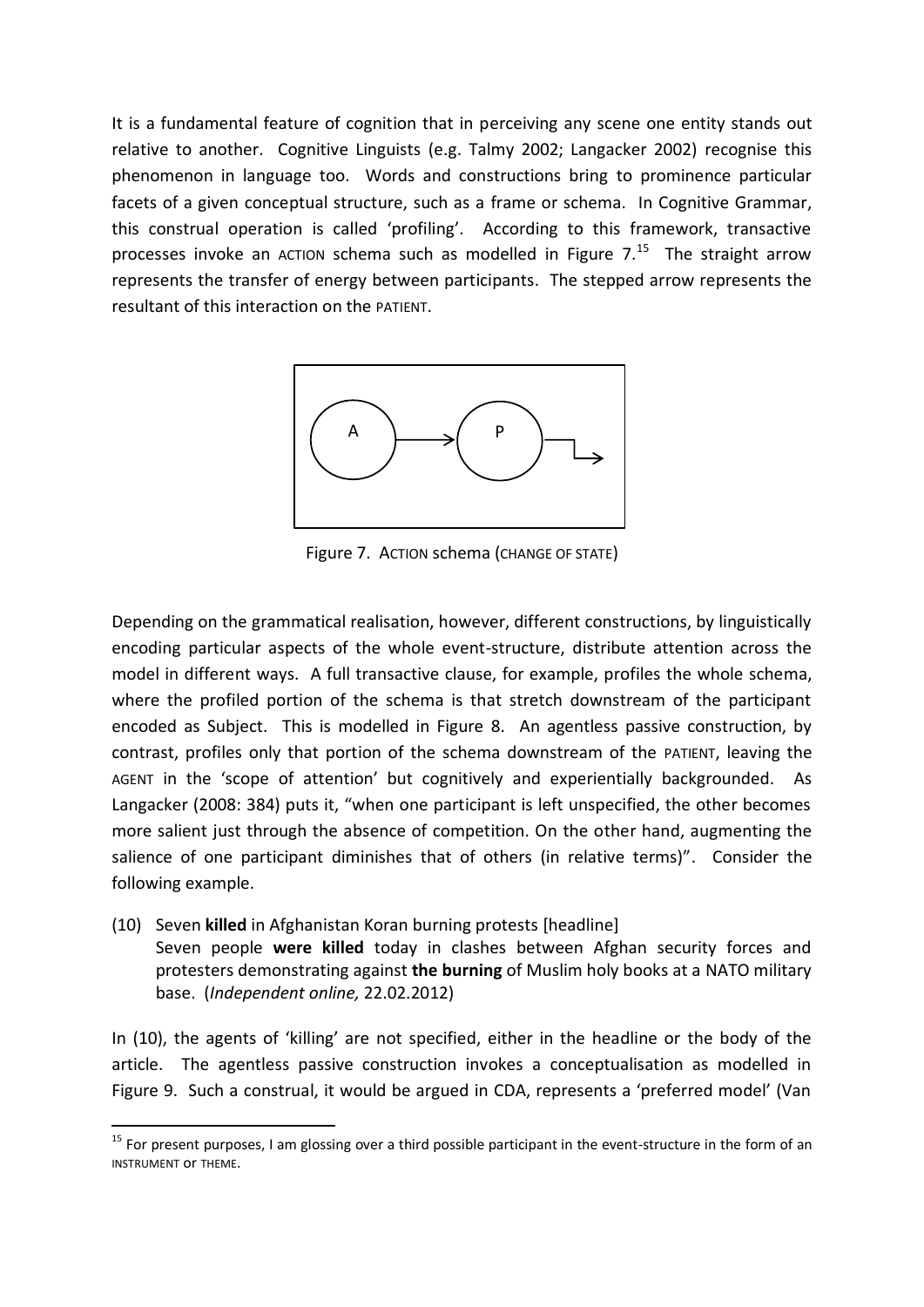Dijk 1998) of the event in which agency in actions that are not consonant with dominant Discourses gets obfuscated (Toolan 1991). In this case, of course, the actions of Afghan security forces might be considered to destabilise the Discourse of democratization which sanctified intervention in Afghanistan.





Figure 8. Full profile Figure 9. Partial profile

Nominalisation can serve a similar ideological function in excluding agency from the clause (Fairclough 1989 Fowler 1991;). The conceptual reflex of nominalisation is also grounded in the system of attention. In Cognitive Grammar it is said to involve a particular mode of 'scanning'. According to Cognitive Grammar we conceptualise events by mentally scanning the series of relations obtaining between participants at different (continuous) stages in the process that constitutes an event. There are two modes of scanning: sequential scanning and summary scanning. In sequential scanning, "the various phases of an evolving situation are examined serially, in noncumulative fashion" (Langacker 2002: 78-79). This is the mode of scanning invoked by a transactive clause where the relationships held between entities at different moments in the evolving event get profiled. However, as Langacker put is, "we nevertheless have the conceptual agility to construe an event by means of summary scanning" (2002: 79). In summary scanning, the various facets of an event are examined cumulatively so that the whole complex comes to cohere as a single gestalt (ibid.). That is, We see an event as an OBJECT or THING rather than as a series of INTERACTIONS and PROCESSES. And since "things do not pertain to time, we do not scan their internal component states sequentially but see all of them accumulated" (Radden and Dirven 2007: 80). Through summary scanning, then, attention to internal event-structure, including participant roles, is occluded. In example (10) above, we see an instance of nominalisation in 'the burning of Muslim holy books'. The nominalised verb profiles the reification and thus conceptually backgrounds agent-patient relations, again contributing to a preferred model of ideologically 'awkward' events. The two modes of scanning are modelled in Figures 10 and 11.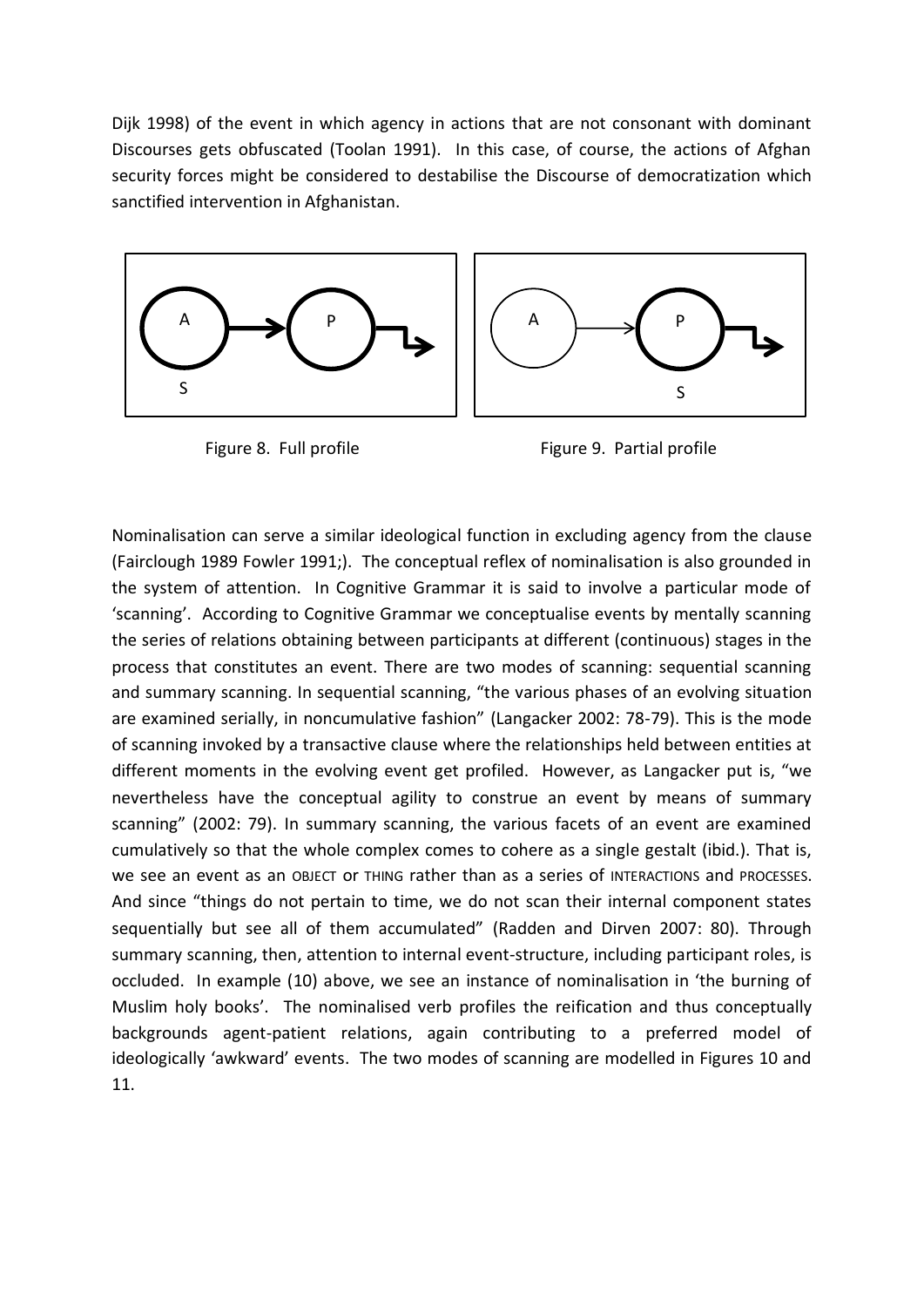

Figure 10. Sequential scanning Figure 11. Summary scanning

The construal operations we have examined so far are semantically encoded. The final strategy we examine, in the next section, is positioning. Positioning strategies are more pragmatic in nature, directly anchored to the communicative context and more dependent on an intersubjective consensus of values.

#### **4.3 Positioning (Perspective)**

Positioning strategies in various (spatial, temporal and modal) guises have been studied from a broadly Cognitive Linguistic perspective (Bednarek 2006; Cap 2006, 2011; Marín Arrese 2011a). Positioning strategies pertain to the ontological relations between elements in a text, as well as epistemological/axiological relations between propositions and the speaker/hearer. They rely on our ability to 'fix' conceptions relative to a particular perspective. Literally, this perspective is a VIEWPOINT (Langacker 1987) in space which is operationalised on two dimensions: the vertical or the horizontal. Langacker refers here to VANTAGE POINT and ORIENTATION respectively. The VIEWPOINT can, in turn, be construed at different DISTANCES from the scenes conceived. In Croft and Cruse's (2004) taxonomy of construal operations, deixis and Langacker's subjectivity/objectivity distinction are both also seen as instantiations of the PERSPECTIVE system. Grounded in Mental Spaces Theory (Fauconnier 1994) and geometrical approaches to conceptualisation (Gärdenfors 2004), Chilton (2004) proposes an inherently deictic cognitive model of discourse coherence in which spatial representations metaphorically extend to account for social, temporal and modal 'positioning'. This framework, which Chilton refers to as Discourse Space Theory, has become an increasingly popular approach to conceptually modelling the interpersonal and affective dimensions of political discourse (see, e.g., Cap 2013; Kaal 2012; Filardo Llamas 2013).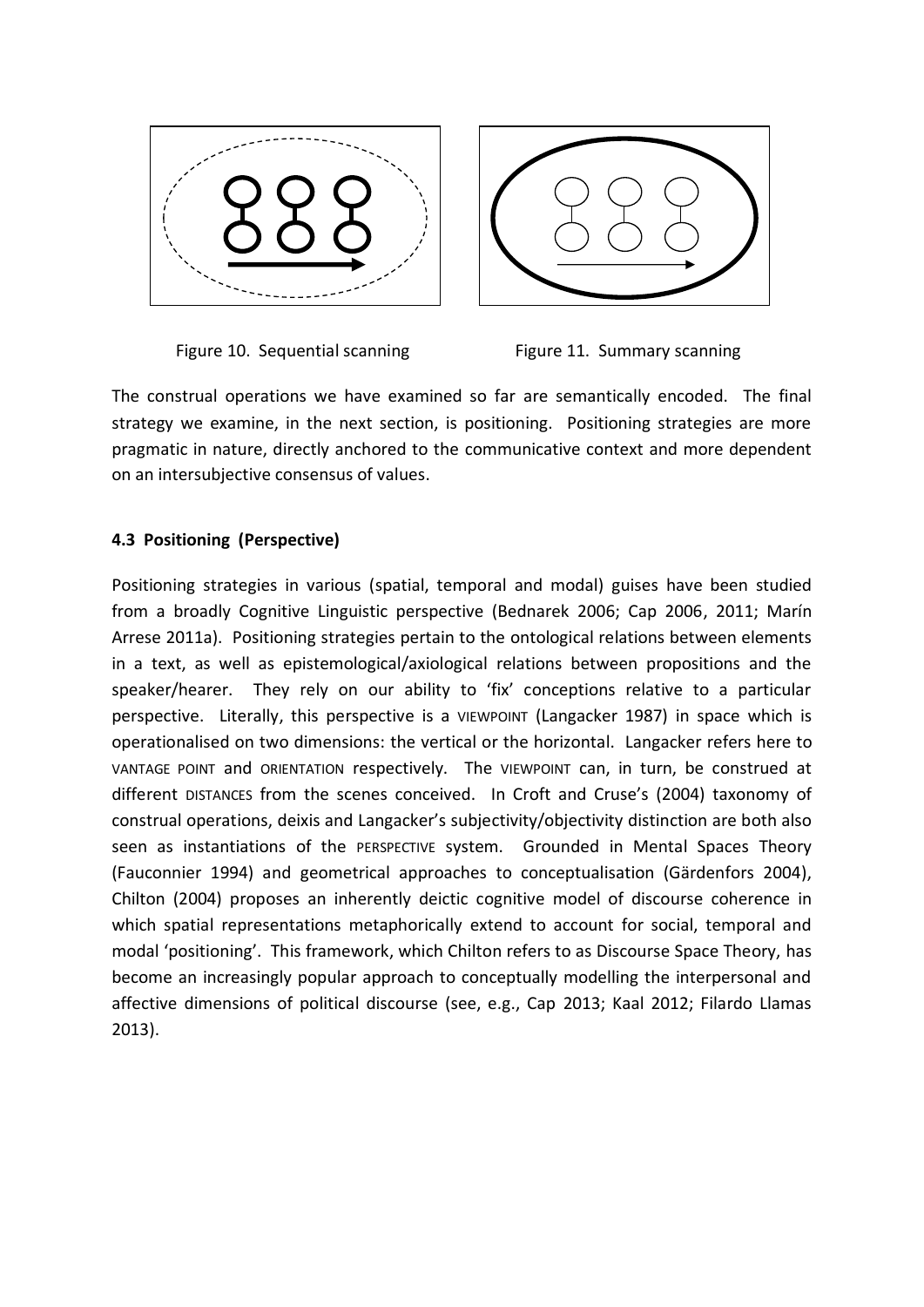Discourse Space Theory is specifically designed to account for the conceptual structures built in 'discourse beyond the sentence'.<sup>16</sup> The claim is that during discourse hearers open a mental space in which the world described in the discourse is conceptually represented. The mental space, or discourse space, consists of three intersecting axes around which the discourse world is constructed. These axes are a socio-spatial axis (S), a temporal axis (T) and a modal axis (M). Each axis represents a scale of remoteness from a 'deictic centre', which corresponds with the deictic reference points for the communicative event. Crucially, for the theory, this extends beyond the spatiotemporal 'here' and 'now' to include the social group 'us' and shared evaluations of what is 'right' both cognitively and morally. We can think of each axis as having polar reference points with various intermediate stations. For example, the S axis may be taken to represent an 'Us' versus 'Them' polarisation. The T axis represents a time line from 'now' to 'distant future' and 'distant past'. And the M axis represents a right-wrong scale.

The construction of discourse worlds involves the 'plotting' of discourse elements within the three dimensional space relative to one and other and in relation to the topography of the basic model. The relative coordinates of these elements are indexed in text by linguistic representations and presupposed knowledge/value systems. Hearers are then invited to reconstruct this particular worldview. The basic architecture is seen in Figure 12. $^{17}$ 

Crucially, the mapping out of elements inside the discourse space does not directly reflect reality but rather constructs it. The representation is thus subject to construal. Discourse elements can be proximised or distanced relative to the deictic centre. This deictic construal operation seems to be based on a CONTRACTION/PROTRACTION image schema. In the discourse space, this involves a shortening or lengthening of the distance between discourse elements and the deictic centre. Thus, as Chilton states, for many English speakers/hearers, Australia might be conceptualised as closer to the deictic centre along the socio-spatial axis than Albania. Evans (2004) shows that TIME too may be conceptualised as contracted or protracted.

<sup>&</sup>lt;sup>16</sup> In this way, the theory has much in common with Text World Theory (Werth 1999) which is often applied in Cognitive Poetics (see Stockwell, this volume).

 $<sup>7</sup>$  Note that the diagram is a two-dimensional representation of a three-dimensional space.</sup>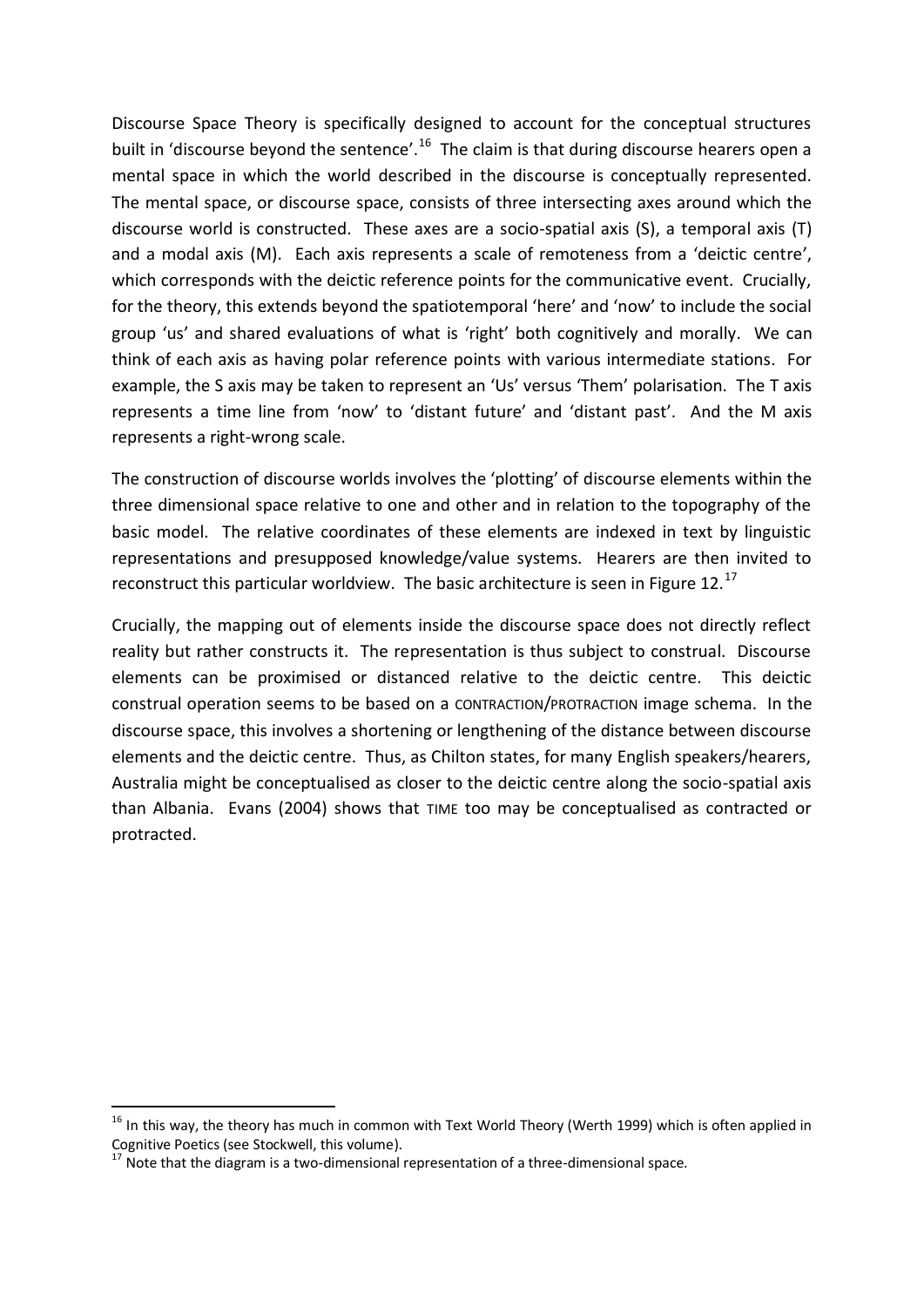

Figure 12. Basic Discourse Space Model

Cap (2006) presents an elaborated theory of 'proximisation' – a rhetorical strategy which works by "alerting the addressee to the proximity or imminence of phenomena which can be a 'threat' to the addressee and thus require immediate reaction" (p. 4). Within the taxonomy presented in Figure 1, we can characterise proximisation as a deictic construal operation realising spatio-temporal positioning strategies. To illustrate how all of this works, consider first the following extract from Tony Blair's (the then British Prime Minister) foreword to the  $24<sup>th</sup>$  September 2002 dossier outlining the case for war against Iraq:

(11) I am in no doubt that the threat is serious and current, that he has made progress on WMD, and that he has to be stopped. Saddam has used chemical weapons, not only against an enemy state, but against his own people. Intelligence reports make clear that he sees the building up of his WMD capability, and the belief overseas that he would use these weapons, as vital to his 3 strategic interests, and in particular his goal of regional domination. And the document discloses that his military planning allows for some of the WMD to be ready within 45 minutes of an order to use them.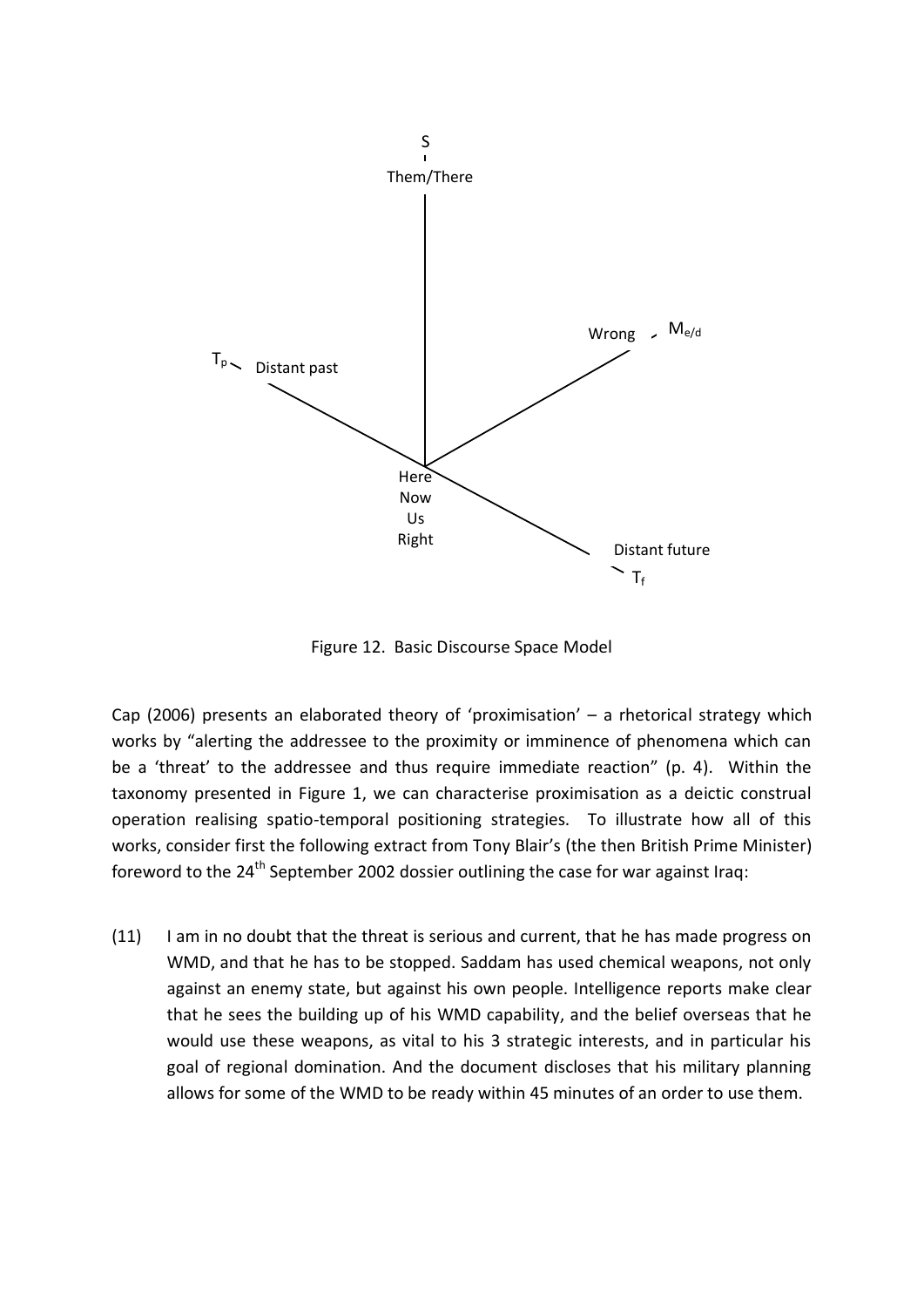I am quite clear that Saddam will go to extreme lengths, indeed has already done so, to hide these weapons and avoid giving them up. In today's inter-dependent world, a major regional conflict does not stay confined to the region in question …

The threat posed to international peace and security, when WMD are in the hands of a brutal and aggressive regime like Saddam's, is real. Unless we face up to the threat, not only do we risk undermining the authority of the UN, whose resolutions he defies, but more importantly and in the longer term, we place at risk the lives and prosperity of our own people.

The discourse world constructed by the text is (partially) modelled in Figure 13. Actors and locations are positioned along the S axis at relative distances from deictic centre, dependent on construed social distance. 'Saddam Hussein' and his 'regime' are constructed as Them and positioned at the extreme end of the S axis. Other participants are positioned between Them and the presupposed Us indexed in the text by 'we'. The 'United Nations' and the 'International Community' are construed as 'closer' to Us than 'Iraq' and the broader 'region'.

The modal axis is simultaneously engaged in both a deontic and an epistemic capacity. In Figure 13 it is presented in its deontic guise where it stands as a scale of morality/immorality. Elements in the text like 'brutal and aggressive', 'threat', 'WMD' and 'regional domination', based on an assumed shared value system, are associated with 'immorality' and so positioned at the remote end of  $M_d$ . Elements along the different axes are linked by means of 'connectors' which represent various kinds of relation including attribution, possession and intention. The zone around the deictic centre represents the extension of the conceptualiser's physical, social, moral and temporal ground.

The location of elements along S and M in the discourse space realise distancing positioning strategies. However, we can see both spatial and temporal proximisation where the 'threat' posed by 'Saddam Hussein' and his 'WMD' is construed as (potentially) closer to or entering the conceptualiser's spatio-temporal ground. This construal operation is denoted in Figure 13 by the 'vectors' pointing toward deictic centre along S and  $T_f$ . Spatial proximisation is indexed in the text by predicates which indicate (sometimes indirectly) that the range of the threat may extend to the conceptualiser's physical ground. These include:

- has **used** chemical weapons, not only **against an enemy state**, but **against his own people**
- does not **stay confined to the region in question**
- **place at risk** the lives and prosperity of **our own people**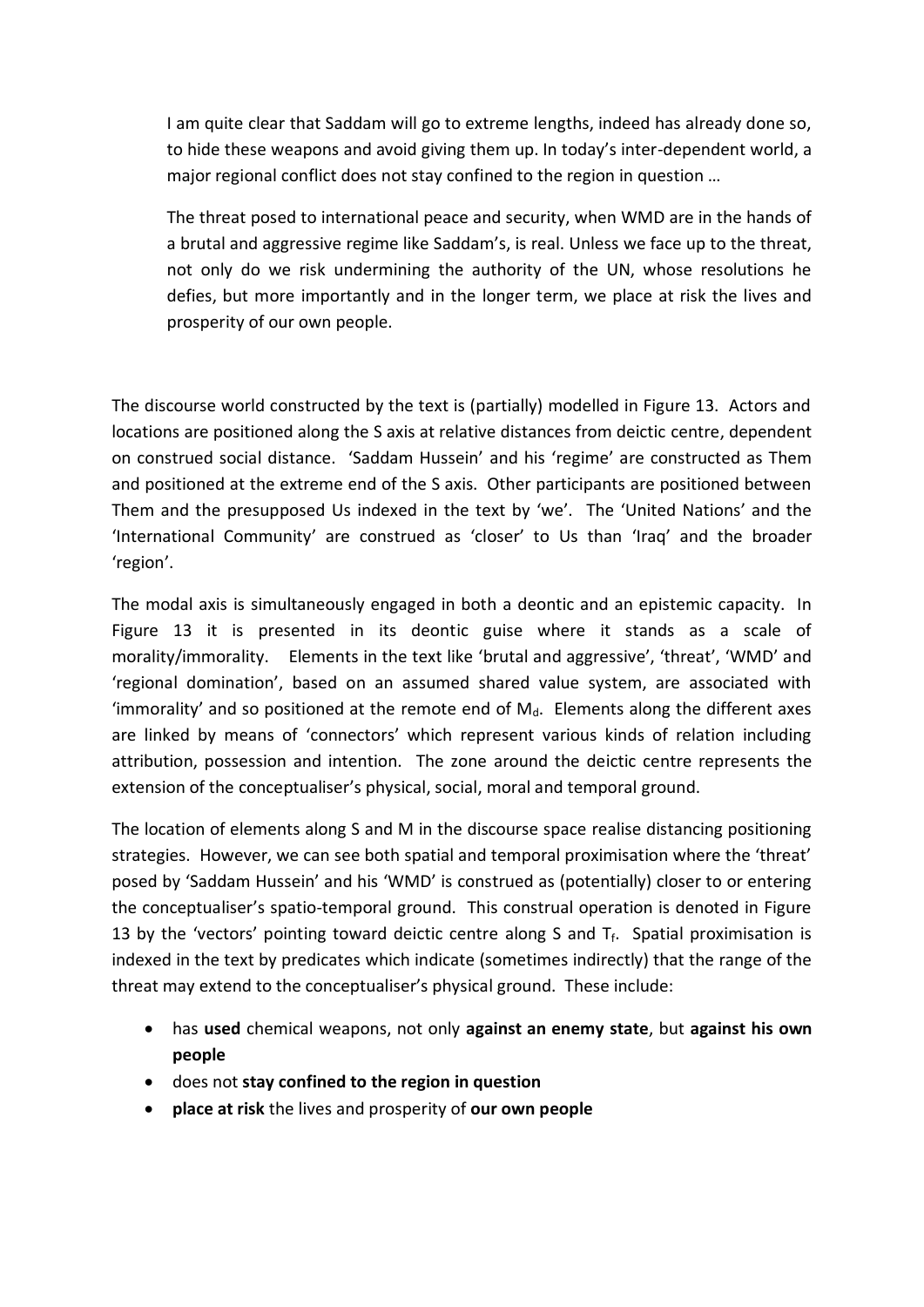This proximisation, then, is built up in the text progressively as the threat is presented as extending from 'enemy states' and 'his own people' to the broader 'region' and, finally, to 'our own people'. Interestingly, this conceptual proximisation is also symbolically represented in the information sequence of the unfolding discourse. Temporal proximisation occurs where elements in the text position the reality of this threat as close to 'now'. Expressions of temporal proximisation include 'current' and the now notorious 'within 45 minutes'.



Figure 13. Spatial and Temporal Proximisation

Operating over the other dimensions, we can identify epistemic proximisation as realising an epistemological positioning strategy (Hart 2014; see also Bednarek 2006). In the discourse space, the modal axis is also always engaged in an epistemic aspect representing a scale of reality/irreality. The discourse world for the text above, this time with the modal axis presented in its epistemic capacity, is shown in Figure 14. The zone around the deictic centre here represents the extension of the conceptualiser's epistemic ground, that is, what the conceptualiser takes to be 'known reality' (Langacker 1991). Epistemic proximisation occurs as propositions embedded in the text, such as 'Saddam Hussein possesses WMD and poses a threat to the world which may be realised within 45 minutes', represented in the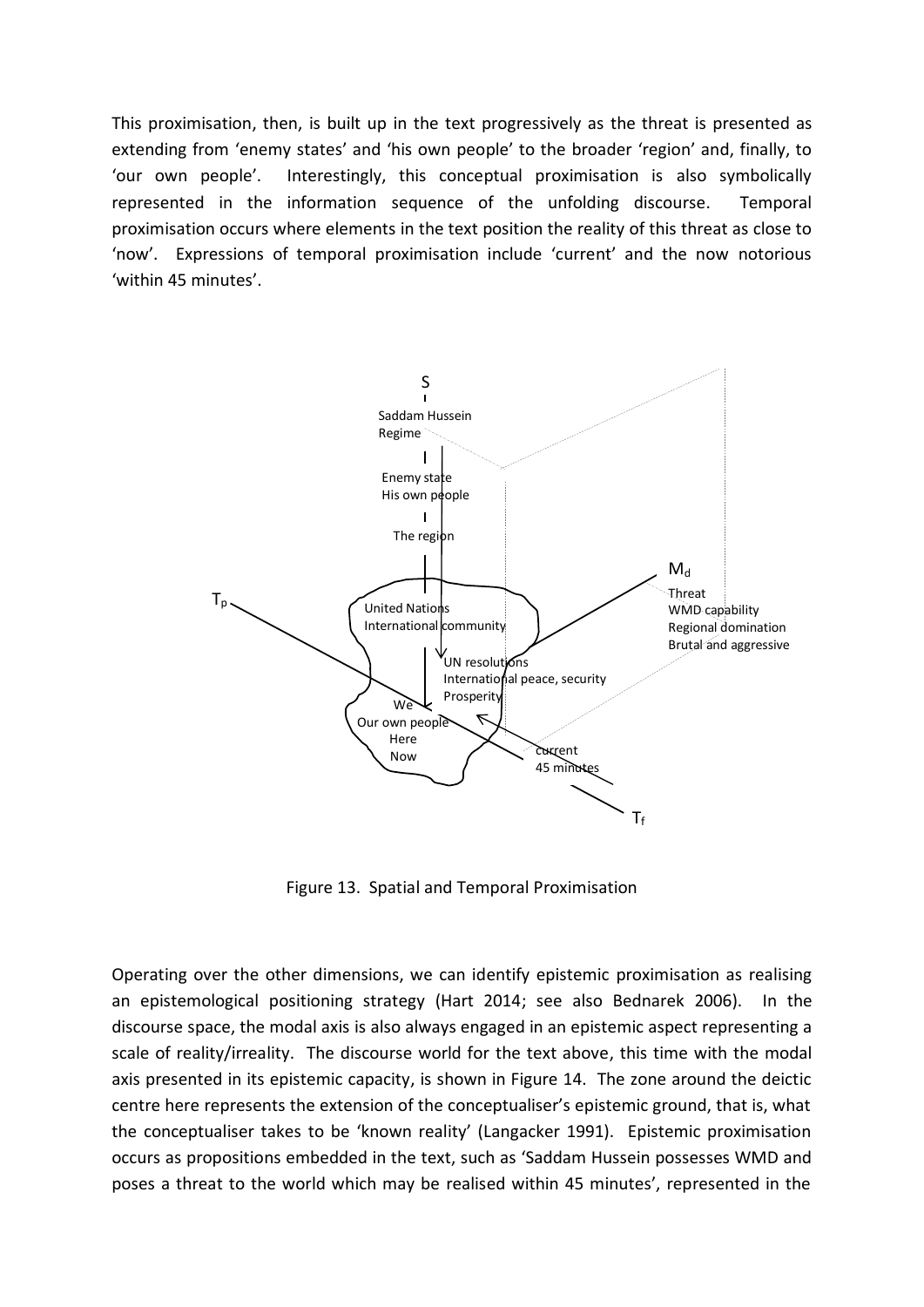discourse space by the connections between elements, are construed as part of known reality. Epistemic proximisation is indexed in text by expressions of epistemic modality and evidentiality, as well as existential presuppositions, which act as metaphorical 'forces' (cf. Sweetser 1990; Talmy 2000) on the proposition propelling it toward the conceptutualiser's 'right' at the deictic centre. In the text we find examples such as 'I am in no doubt that', 'is real', 'intelligence reports make clear that' and 'the document discloses that'.



Figure 14. Epistemic Proximisation

One further, final, construal operation worth discussing in relation to modal positioning strategies is subjectivity/objectivity. This construal operation pertains to whether or not the speaker places themselves 'onstage' as part of the object of conception (Langacker 1991) and, if so, whether this is alone or accompanied. According to Langacker, the speaker is objectified, made salient, if they are explicitly designated as the source of the predication. They are subjectified when they remain only implicitly the source of the predication. Since in both cases, the speaker rather than some third party is the source of the predication, Langacker's subjectification and objectification both relate to notions of subjectivity as traditionally dealt with in the literature on stance and evaluation (e.g. Huston and Thompson 2000; Englebretson 2007). Here, speakers may express either a subjective or an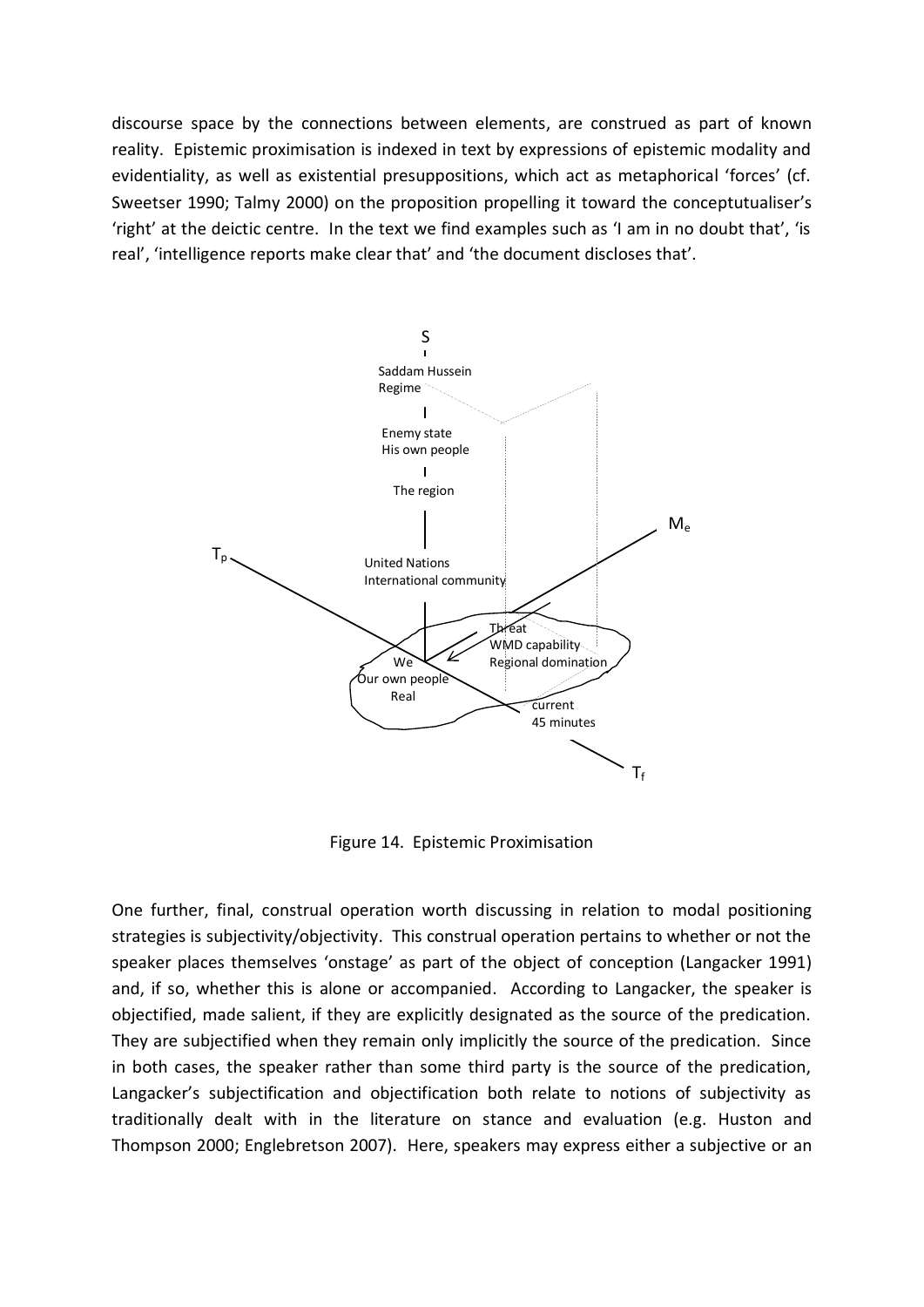intersubjective stance on a given proposition. In Langacker's framework, a speaker may thus be subjectively or intersubjectively objectified.

Marín Arrese (2011a) discusses the ideological implications of subjectivity and, cutting across these notions, proposes a four-way classification of 'epistemic stance-taking acts' as follows:

- Subjective Explicit (SE): the speaker is objectified as the sole evaluator
- Intersubjective Explicit (IE): the speaker and some other subject are together objectified as appraisers in agreement
- Subjective Implicit (SI): the speaker is subjectified but understood to be the sole evaluator
- Intersubjective Opaque (IO): the speaker is not identified as evaluator subjectively or objectively but rather evidence in favour of a particular evaluation is presented as (potentially) mutually accessible.

This 'grammar' provides for ideologically motivated choices which depend on whether and to what extent of explicitness the speaker is prepared to claim sole responsibility for the assertion being made as in SE/SI, whether they wish to share in the evaluation either to stand behind an institution (*we the Government*) or to claim common ground with the audience (*we the speaker and addressee*) (IE), or whether the speaker needs to invoke external sources of support (IO). The expressions of epistemic proximisation in the text above are categorised in Marín Arrese's typology as follows:

- $\bullet$  I am in no doubt that; I am clear that (SE)
- $\bullet$  is real (SI)
- intelligence reports make clear that; the document discloses that (IO)

(SE) is a marked characteristic of Blair's rhetorical style (Marin Arrese 2011a). In effect, it asks the audience not just to believe the speaker but to believe *in* the speaker. It betrays a speaker confident in their own credibility. However, as Van Dijk (2011: 53) states, "speakers are more credible when they are able to attribute their knowledge or opinions to reliable sources, especially if some of the recipients may doubt whether they are well grounded". In order to convince audiences, therefore, political and media genres often require speakers to advance evidence for their assertions (Chilton 2004; Hart 2011c). Various types of evidence are available (see Bednarek 2006). However, particularly prominent in political discourse is the kind of 'proof' invoked by Blair including 'independent reports', 'investigations', 'studies' and 'statistics'.

## **9. Conclusion**

In this chapter, I have tried to provide an overview of some of the ways in which Cognitive Linguistics and CDA can be combined to reveal ideological properties of text and conceptualisation. In doing so, I have surveyed a number of construal operations which,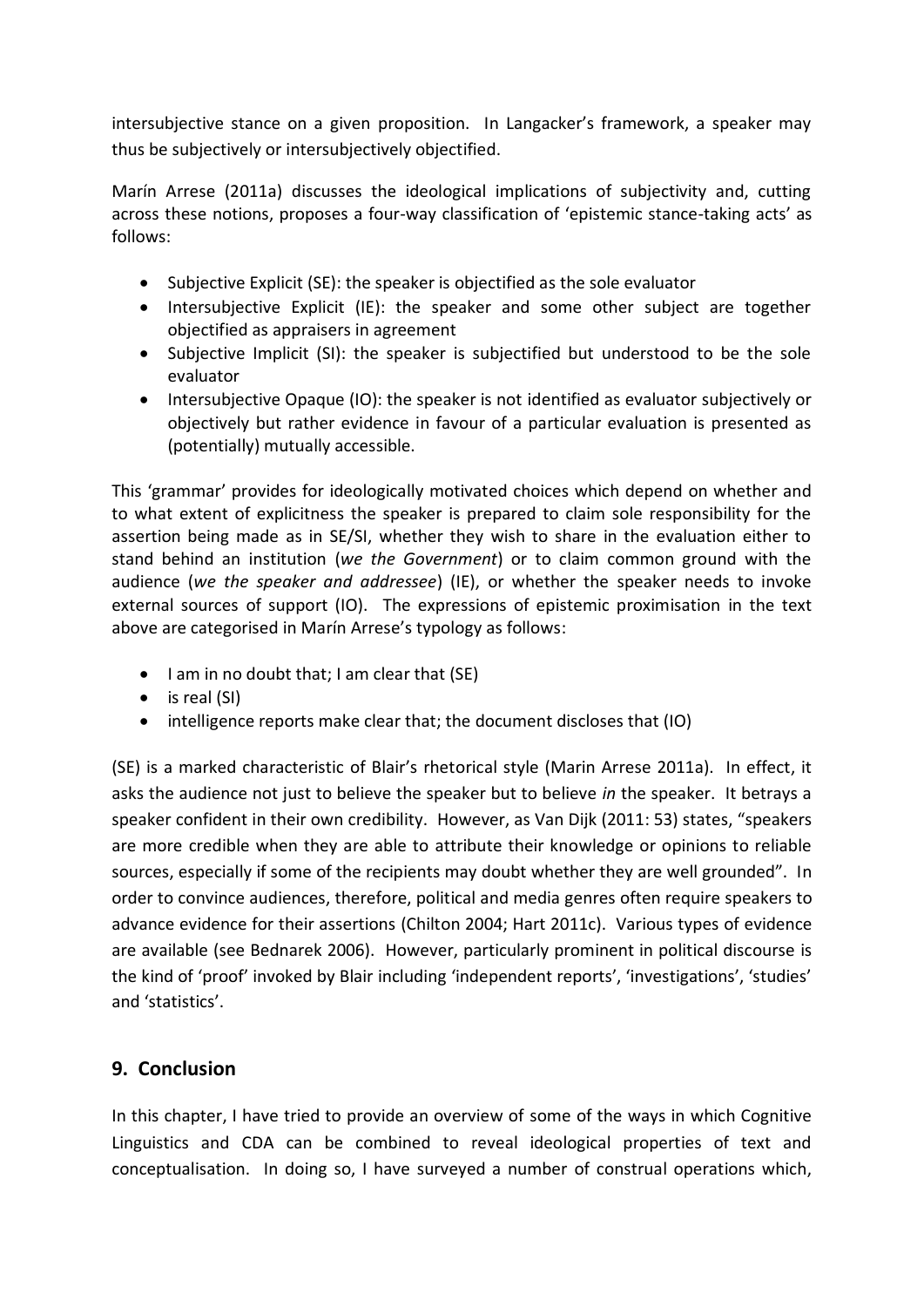invoked by particular linguistic instantiations in discourse, may carry some ideological load. I have further attempted to systematise these inside a single, coherent theoretical framework relating construal operations to the domain-general cognitive systems on which they rely and to the discursive strategies which they potentially realise. Several construal operations have been identified as fulfilling an ideological potential in specific discursive contexts. Those discussed in this chapter should not be taken as an exhaustive set. Nearly all construal operations may be ideologically significant in certain contexts. They are, however, representative of those so far addressed within the body of work existing at the intersection between Cognitive Linguistics and CDA.

#### **References**

- Bednarek, M. (2006). Epistemological positioning and evidentiality in English news discourse: A text-driven approach. *Text & Talk* 26(6): 635-60.
- Boroditsky, L. (2001). Does language shape thought? English and Mandarin speakers' conceptions of time. *Cognitive Psychology* 43 (1): 1-22.
- Cap, P. (2006). *Legitimization in political discourse*. Newcastle: Cambridge Scholars Press.
- Cap. P. (2011). Axiological proximisation. In C. Hart (ed.), *Critical discourse studies in context and cognition*. pp. 81-96. Amsterdam: John Benjamins.
- Cap, P. (2013). *Proximization: The pragmatics of symbolic distance crossing*. Amsterdam: John Benjamins.
- Charteris-Black, J. (2004). *Corpus approaches to critical metaphor analysis*. Basingstoke: Palgrave Macmillan.
- Charteris-Black, J. (2006). Britain as a container: Immigration metaphors in the 2005 election campaign. *Discourse & Society* 17(6): 563-82.
- Chilton, P. A. (1996). *Security metaphors: Cold war discourse from containment to common house*. New York: Peter Lang.
- Chilton, P. (2004). *Analysing political discourse: Theory and practice*. London: Routledge.
- Chilton, P. (2005). Missing links in mainstream CDA: Modules, blends and the critical instinct. In R. Wodak and P. Chilton (eds.), *A new research agenda in critical discourse analysis: Theory and interdisciplinarity*. pp. 19-52. Amsterdam: John Benjamins.
- Chilton, P. (2011). Still something missing in CDA. *Discourse Studies* 13 (6): 769-781.
- Chilton, P. and C. Schäffner (1997). Discourse and politics. In T.A. van Dijk (ed.), *Discourse as social interaction*. pp. 206-30. London: Sage.
- Croft, W. (2009). Towards a social cognitive linguistics. In V. Evans and S. Pourcel (eds,), *New directions in Cognitive Linguistics*. pp. 395‐420. Amsterdam: John Benjamins.
- Croft, W. and D. A. Cruse (2004). *Cognitive linguistics*. Cambridge: Cambridge University Press.
- de Saussure, L. (2011). Discourse analysis, cognition and evidentials. *Discourse Studies* 13 (6): 781-788.
- Dirven, R., R. Frank and M. Putz (2003). Introduction: Categories, cognitive models and ideologies. In R. Dirven, R. Frank and M. Putz (eds.), *Cognitive models in language and thought: Ideology, metaphors and meanings*. pp. 1-24. Berlin: Mouton de Gruyter.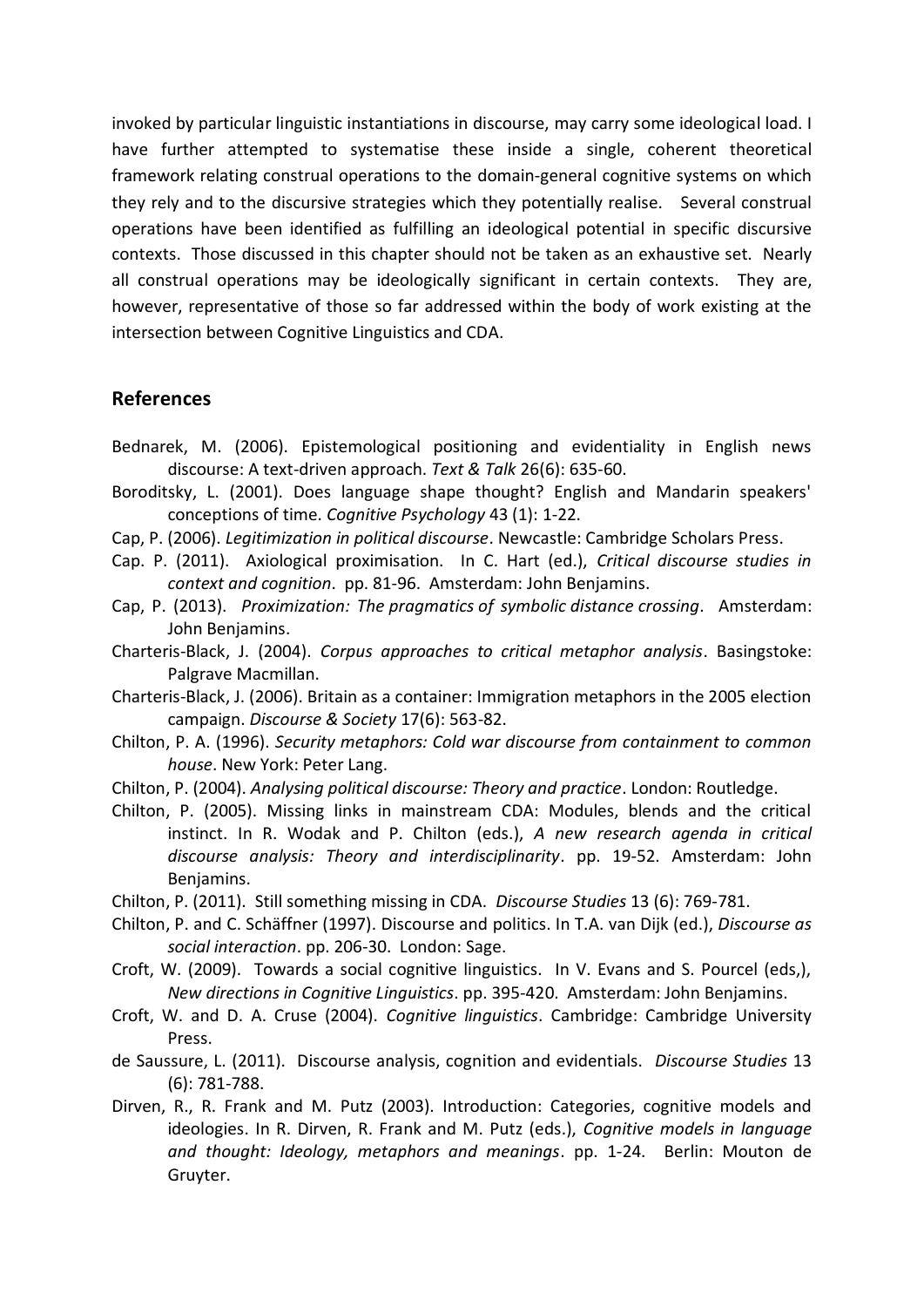- Dirven, R., F. Polzenhagen and H.-G. Wolf (2007). Cognitive linguistics, ideology and critical discourse analysis. In D. Geeraerts and H. Cuyckens (eds.), *The oxford handbook of cognitive linguistics*. pp. 1222-40. Oxford: Oxford University Press.
- El Refaie, E. (2001). Metaphors we discriminate by: Naturalized themes in Austrian newspaper articles about asylum seekers. *Journal of Sociolinguistics* 5(3): 352-71.
- Engelbretson, R. (ed.) (2007). *Stancetaking in discourse: Subjectivity, evaluation, interaction*. Amsterdam: John Benjamins.
- Evans, V. (2004). *The structure of time: Language, meaning and temporal cognition*. Amsterdam: John Benjamins.
- Evans, V. and M. Green (2006). *Cognitive linguistics: An introduction*. Edinburgh: Edinburgh University Press.
- Fairclough, N. (1989). *Language and power*. London: Longman.
- Fairclough, N. and R. Wodak (1997). Critical discourse analysis. In T. A. van Dijk (ed.), *Discourse as social interaction. Discourse studies: A multidisciplinary introduction. Vol. 2*. pp. 258-84. London: Sage.
- Fauconnier, G. (1994). *Mental spaces: Aspects of meaning construction in natural language. 2nd edn.* Cambridge: Cambridge University Press.
- Filardo Llamas, L. (2013). 'Committed to the ideals of 1916': The language of paramilitary groups: the case of the Irish Republican Army. *Critical Discourse Studies* 10 (1): 1-17.
- Foucault, M. (1972). *Archaeology of knowledge.* London: Routledge.
- Fowler, R. (1991). *Language in the news: Discourse and ideology in the press*. London: Routledge.
- Gärdenfors, P. (2004). *Conceptual spaces: The geometry of thought. 2nd edn*. Bradford: Bradford Books.
- Geeraerts, D., G. Kristiansen and Y. Peirsman (eds.) (2010), *Advances in Cognitive Sociolinguistics*. Berlin: de Gruyter.
- Gee, J. P. (1990). *Social linguistics and literacies: Ideology in discourses*. London: Falmer Press
- Goatly, A. (2007). *Washing the brain: Metaphor and hidden ideology*. Amsterdam: John Benjamins.
- Halliday, M. A. K. (1973). *Explorations in the functions of language*. London: Edward Arnold.
- Halliday, M. A. K. and C. M. I. M. Matthiessen (1999). *Construing experience through meaning: A language-based approach to cognition*. London: Continuum.
- Hart, C. (2010). *Critical discourse analysis and cognitive science: New perspectives on immigration discourse*. Basingstoke: Palgrave.
- Hart, C. (2011a). Force-interactive patterns in immigration discourse: A Cognitive Linguistic approach to CDA. *Discourse & Society* 22 (3): 269-286.
- Hart, C. (2011b). Moving beyond metaphor in the Cognitive Linguistic approach to CDA: Construal operations in immigration discourse. In C. Hart (ed.), *Critical discourse studies in context and cognition*. pp. 171-192. Amsterdam: John Benjamins.
- Hart, C. (2011c). Legitimising assertions and the logico-rhetorical module: Evidence and epistemic vigilance in media discourse on immigration. *Discourse Studies* 13 (6): 751- 769.
- Hart, C. (2013a). Event-construal in press reports of violence in political protests: A Cognitive Linguistic Approach to CDA. *Journal of Language and Politics.*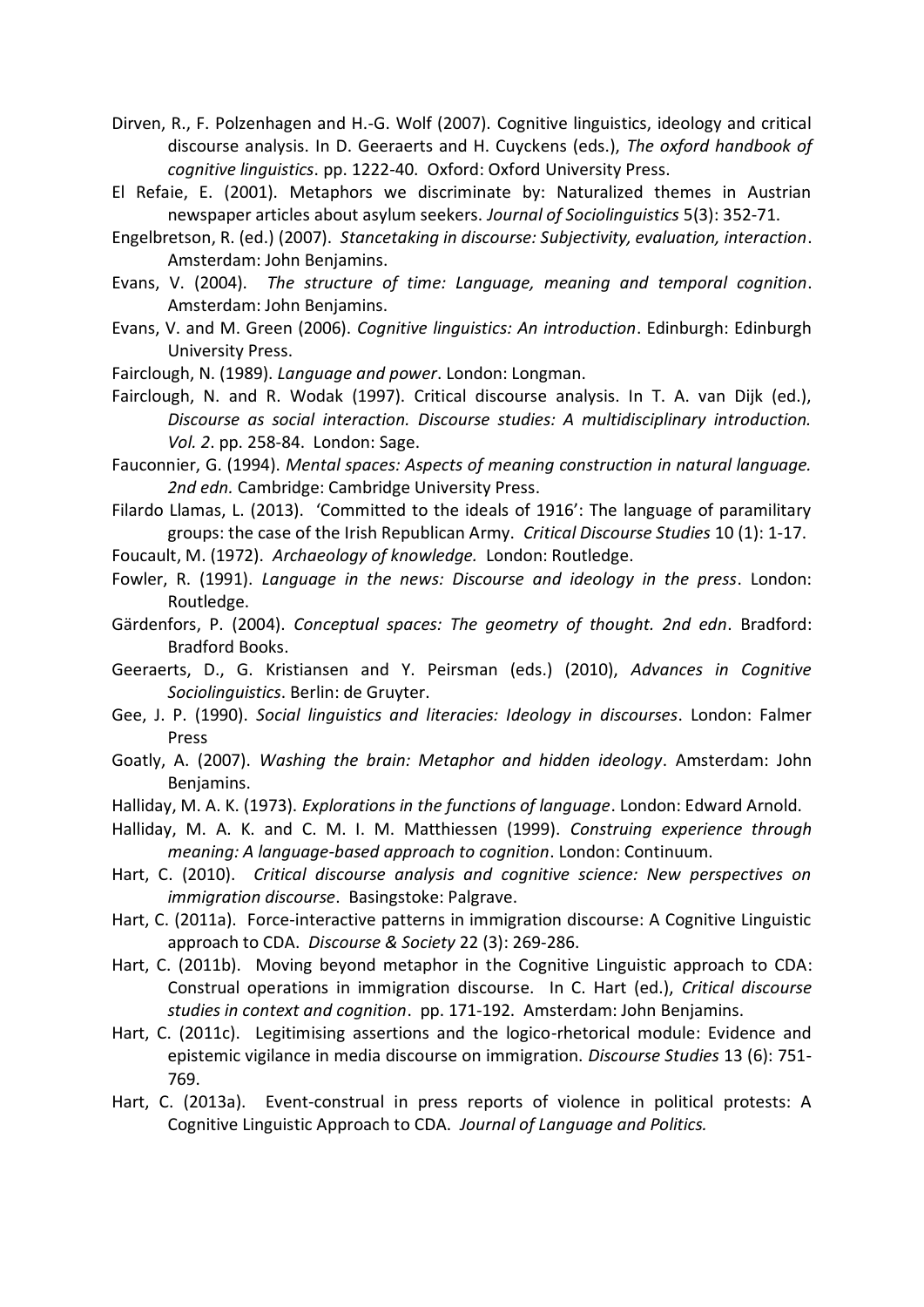- Hart, C. (2013b). Constructing contexts through grammar: Cognitive models and conceptualisation in British Newspaper reports of political protests. In J. Flowerdew *Discourse and contexts.* pp. 159-184. London: Continuum.
- Hart, C. (2013c). Argumentation meets adapted cognition: Manipulation in media discourse on immigration. *Journal of Pragmatic* 59: 200-209.
- Hart, C. (2014). *Discourse, grammar and ideology*. London: Bloomsbury.
- Haynes, J. (1989). *Introducing stylistics*. London: Hyman.
- Hodge, R. and G. Kress (1993). *Language as ideology. 2nd edn*. London: Routledge.
- Hunston, S. and G. Thompson (eds.) (2000). *Evaluation in text: Authorial stance and the construction of discourse.* Oxford: Oxford University Press.
- Johnson, M. (1987). *The body in the mind: The bodily basis of meaning, imagination, and reason*. Chicago: University of Chicago Press.
- Kaal, B. (2012). Worldviews: Spatial ground for political reasoning in Dutch Election manifestos. *Critical Approaches to Discourse Analysis across Disciplines* 6 (1): 1-22.
- Koller, V. (2004). *Metaphor and gender in business media discourse: A critical cognitive study*. Basingstoke: Palgrave.
- Koller, V. (2014). Cognitive Linguistics and ideology. In J.R. Taylor and J. Littlemore (eds.), *Companion to Cognitive Linguistics*. pp. 234-252. London: Continuum.
- Kress, G. (1989). *Linguistic processes in sociocultural practice. 2nd edn*. Oxford: Oxford University Press.
- Kristiansen, G. and R. Dirven (eds.) (2008). *Cognitive Sociolinguistics: Language variation, cultural models, social systems*. Berlin: de Gruyter.
- Lakoff, G. (1987). *Women, fire, and dangerous things: What categories reveal about the mind*. Chicago: University of Chicago Press.
- Lakoff, G. (1996). *Moral politics: How Liberals and Conservatives think*. Chicago: University of Chicago Press.
- Lakoff, G. (2003). Metaphor and war again. Downloaded from http://www.alternet.org.
- Lakoff, G. and M. Johnson (1980). *Metaphors we live by*. Chicago: University of Chicago Press.
- Langacker, R. W. (1987). *Foundations of Cognitive Grammar, vol. I: Theoretical prerequisites.*  Stanford: Stanford University Press.
- Langacker, R. W. (1991). *Foundations of Cognitive Grammar, vol. II: Descriptive application.* Stanford: Stanford University Press.
- Langacker, R. W. (2002). *Concept, image, and symbol: The cognitive basis of grammar. 2nd edn.* Berlin: Mouton de Gruyter.
- Langacker, R. W. (2008). *Cognitive Grammar: A basic introduction*. Oxford: Oxford University Press.
- Levinson, S.C. (2003). *Space in language and cognition: Explorations in cognitive diversity.* Cambridge: Cambridge University Press
- Maalej, Z. (2007). Doing critical discourse analysis with the contemporary theory of metaphor: Toward a discourse model of metaphor. In C. Hart and D. Lukeš (eds.), *Cognitive linguistics in critical discourse analysis: Application and theory*. pp. 132-58. Newcastle: Cambridge Scholars Press.
- Maillat, D. and S. Oswald (2011). Constraining context: A pragmatic account of cognitive manipulation. In C. Hart (ed.), *Critical discourse studies in context and cognition*. pp. 65-80. Amsterdam: John Benjamins.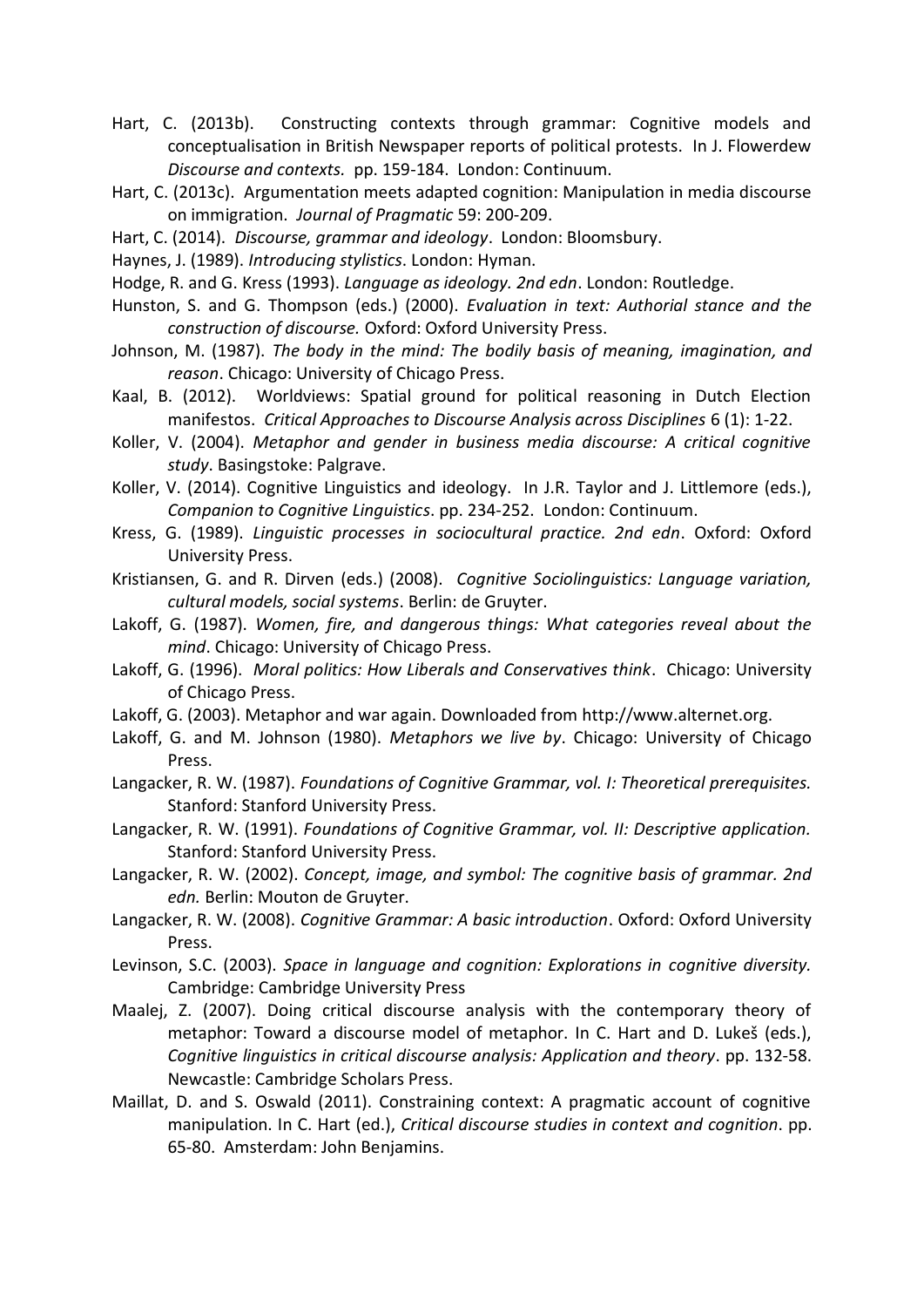- Mandler, J. M. (2004). *The foundations of mind: Origins of conceptual thought*. Oxford: Oxford University Press.
- Marín Arrese, J. (2011a). Effective vs. epistemic stance and subjectivity in political discourse: Legitimising strategies and mystification of responsibility. In C. Hart (ed.), *Critical discourse studies in context and cognition.* pp. 193-224. Amsterdam: John Benjamins.
- Marín Arrese, J. (2011b). Epistemic legitimizing strategies, commitment and accountability in discourse. *Discourse Studies* 13 (6): 789-797.
- Martin, J. R. and P. R. R. White (2007). *The language of evaluation: Appraisal in English*. Basingstoke: Palgrave.
- Musolff, A. (2003). Ideological functions of metaphor: The conceptual metaphors of *health* and *illness* in public discourse. In R. Dirven, R. Frank and M. Putz (eds.), *Cognitive models in language and thought: Ideology, metaphors and meanings*. pp. 327-352. Berlin: Mouton de Gruyter.
- Musolff, A. (2004). *Metaphor and political discourse: Analogical reasoning in debates about Europe*. Basingstoke: Palgrave Macmillan.
- Nasti, C. (2012). Images of the Lisbon Treaty debate in the British press: A corpus-based approach to metaphor analysis. Newcastle: Cambridge Scholars Publishing.
- Nuñez-Perucha, B. (2011). Critical Discourse Analysis and Cognitive Linguistics as tools for ideological research: A diachronic analysis of feminism. In C. Hart (ed.), *Critical discourse studies in context and cognition*. pp. 97-118. Amsterdam: John Benjamins.
- O'Halloran, K. (2003). *Critical discourse analysis and language cognition*. Edinburgh: Edinburgh University Press.
- O'Halloran, K. (2011). Legitimations of the logico-rhetorical module: Inconsistency in argument, online discussion forums and electronic deconstruction. *Discourse Studies* 13 (6): 797-806.
- Oswald, S. (2011). From interpretation to consent: Arguments, beliefs and meaning. *Discourse Studies* 13 (6): 806-814.
- Reisigl, M. and R. Wodak (2001). *Discourse and discrimination: Rhetorics of racism and anti-Semitism*. London: Routledge.
- Santa Ana, O. (2002). *Brown tide rising: Metaphors of Latinos in Contemporary American public discourse*. Austin: University of Texas Press.
- Semino, E. (2008). *Metaphor in discourse.* Cambridge: Cambridge University Press.
- Shimko, K. L. (1994). Metaphors and foreign policy decision making. *Political Psychology* 15(4): 655-71.
- Sperber, D. and D. Wilson (1995). *Relevance: Communication and cognition. 2nd edn.* Cambridge, MA: Blackwell Publishers.
- Stockwell, P. (1999). Towards a critical cognitive linguistics. In A. Combrink and I. Bierman (eds.), *Discourses of war and conflict*. pp. 510-28. Potchefstroom: Ptochefstroom University Press.
- Sweetser, E. (1990). *From etymology to pragmatics: Metaphorical and cultural aspects of semantic structure*. Cambridge: Cambridge University Press.
- Talmy, L. (2000). *Toward a cognitive semantics*. Cambridge, MA.: MIT Press.
- Todolí, J. (2007). Disease metaphors in urban planning. *Critical Approaches to Discourse Analysis across Disicplines* 1 (2): 51-60.
- Toolan, M. J. (1991). *Narrative: A critical linguistic introduction*. London: Routledge.